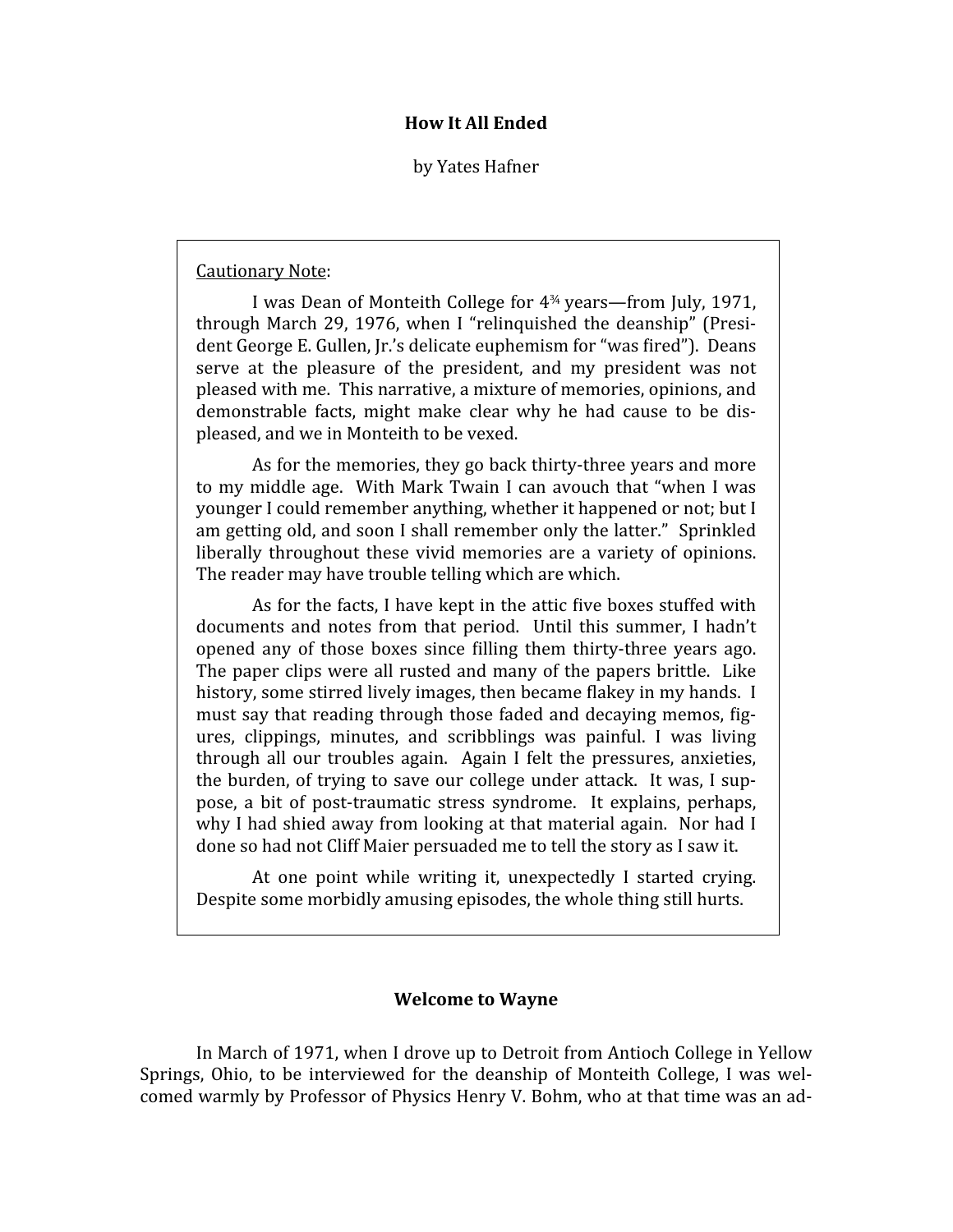ministrator
high
up
in
the
echelons
of
Wayne
State
University
and
chairman
of
the search committee for a new dean of Monteith. Both he, Academic Vice President Ali Cambel,
and
Executive
Vice
President
Edward
Cushman
assured
me
 that
Monteith was a very important part of Wayne State University. They said they were impressed
by
my
credentials.

That
was
either
poor
judgment
or
astute
craftiness,
but it
seemed
sincere,
and
I
was
Rlattered.

For a half hour I met with Wayne State President William Rea Keast in his office. I had read some of Keast's articles on eighteenth-century British literature when I was a graduate student at Stanford. He said that after his retirement in two months he planned to "read back into English literature," read, reflect, and write on the
 problems
 and
 possibilities
 of
 higher
 education
 in
 America
 and
 relate
 himself particularly to institutions that can provide meaningful education for minority groups.

The
main
problem
of
American
civilization,
he
asserted,
"after
we
get
rid
of the
nonsense
in
Southeast
Asia
[the
catastrophic
Vietnam
War]"
was
racism.

I quickly gathered that he was tendering me the perspective of a larger context in which to conceive the mission of Monteith College, a mission, however, that I understood Monteith to have already embraced. But what President Keast said underscored the importance he attached to the College. He said that General Motors needed models for achieving something *other* than products; it needed something that
the
University
could
provide:

the
humanizing
of
the
workplace.

Yet the University, he said, instead of developing models that could be salutary for industry, had adopted the GM model! Keast told me he had been astonished by
the
degree
of
understanding,
compassion,
and
commitment
he
had
found
among Detroit's top industrial leaders. He said their problems and his were quite similar: how to change their respective organizations. Resistance came from the sheer size and mechanics of organization but also from the failure of subordinates to understand
and
carry
out
humane
programs.

Monteith's position is unquestionably secure, he told me. The reputation of the faculty and the value of the program have been established on the strength of the performance of their students. "It is time that their influence on the rest of the University becomes more pronounced. They need new and younger leadership.... Thirty-seven is about right." (Before my next appointment I had a short break, which gave me an opportunity to write down all I could remember of what Mr. Keast had said to me.) Realizing that this man was about to vacate the presidency was my first disappointment in coming to Wayne. Later, after he had left the University, I heard
others
speak
disparagingly
of
him.

I then met the first and founding dean of Monteith, Woodburn O. Ross. He did
not
interview
me
but
gave
me
a
chance
to
ask
any
and
all
questions
that
came
to mind. The single most important thing he said and that has stayed with me ever since was: "What sets Monteith apart is that it has always stood for the student." What a shocking thing to say! But he did say that, and he meant it. Not "cared for" but "stood for," he said. Throughout my tenure in the dean's office, I tried—I'm not saying I always succeeded—to remember that sacred tradition and to bear it in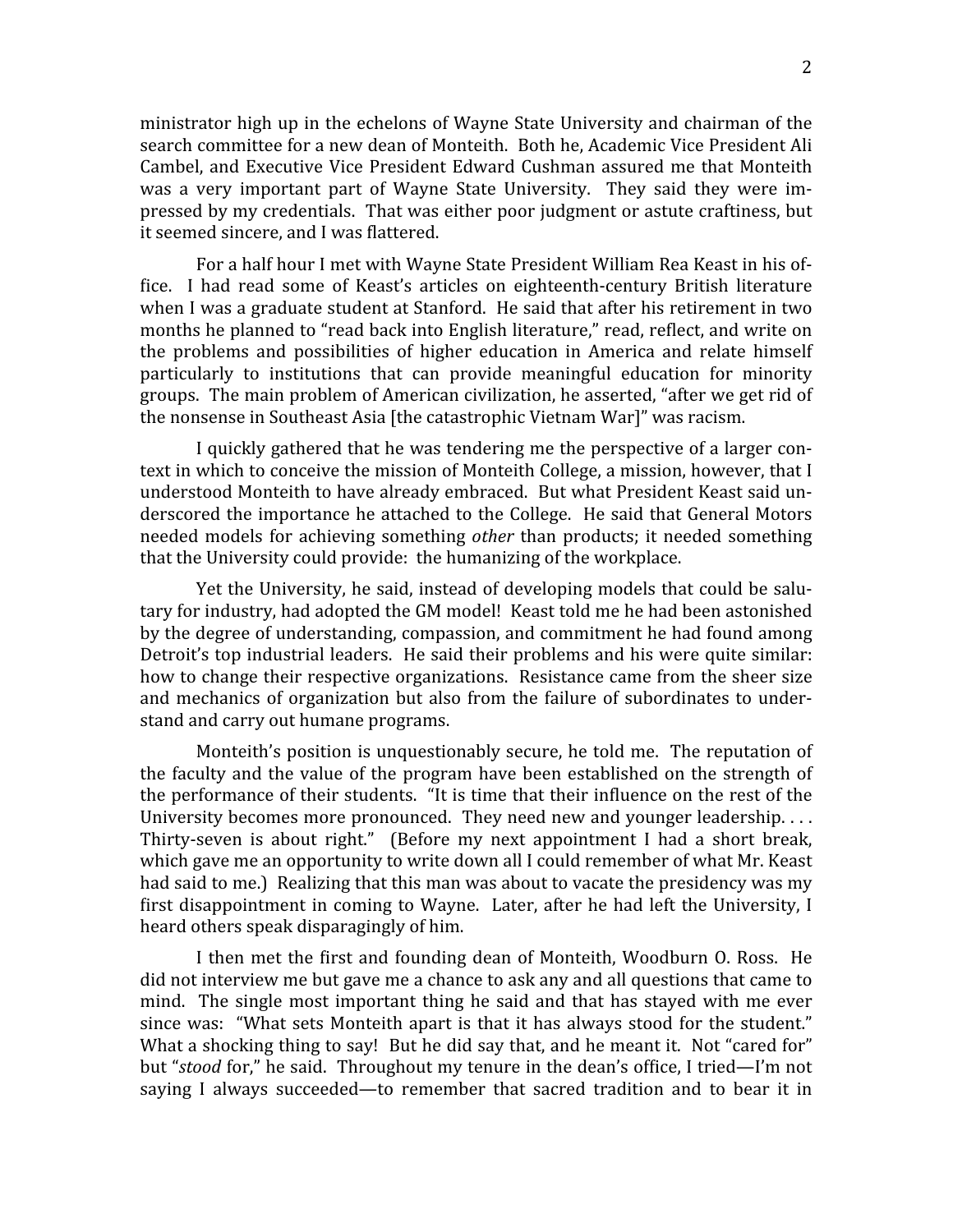mind in every decision I had to make about program and personnel. And I always felt that Woody, a man of practical wisdom and better political sense than I had, was ever
ready
to
assist
me
but
would
never
force
himself
upon
me.

Well,
he
did
force himself upon me once. It was just before I was to plead for the survival of Monteith at
a
meeting
of
the
University
Council
on
November
5,
1975.

To
fortify
me
against an
ordeal
he
knew
would
be
stressful,
he
 took
me
 to
a
nice
restaurant
in
 the
Park Shelton
for
lunch
and
coaxed
me
into
having
a
martini.

My
second
disappointment
in
coming
to
Wayne
was
learning
that
Professors Sally Cassidy, George Drury, and Paule Verdet were leaving that summer. I had known all three for many years and admired not only their intellectual gifts, creativity,
and
resilience
of
mind
but
also
their
understanding
of,
and
personal
devotion
to, students. I felt their departure was a great loss for the College and the University. I was also saddened to learn that a major determinant in their decision to leave was a rift in the Science of Society Division. I was not in a position to do anything about that rift. It was an accomplished fact. But it made me wonder about the nature and spirit of instruction in the Science of Society required sequence of courses. That is one reason I decided to audit their first course in the fall. (The other was to remedy a
lack
in
my
own
education.)

### **Rumblings**

The first warning I got that the College might be in some danger came unexpectedly
 during
my
initial
meeting
with
 the
whole
 faculty
assembled
in
a
 room
 of the
Student
Center
Building.

A
 few
members
evinced
distrust
of
 faculty
in
the
Col‐ lege
of
Liberal
Arts,
counseling
me
to
keep
them
away
from
Monteith—that
is,
not
to invite them to participate in any of our activities. At the time, I thought their attitude was probably a little paranoiac. I had not done my homework thoroughly enough to be cognizant of the historic opposition to the founding of the College and of their displeasure at the official confirmation of its continuance at the time of judgment in 1964. So, I optimistically thought to myself that cultivating good relations
 with
 faculty
 members
 in
 Liberal
 Arts,
 far
 from
 being
 dangerous,
 would
 be healthy and natural in a university of scholars. Yet, once I became immersed in the immediate
business
of
Monteith,
I
did
not
Rind
or
make
time
for
reaching
out
beyond the
borders
of
my
own
college.

Nor,
with
very
few
exceptions,
did
any
of
them
reach out to me. I did have cordial relations with my fellow deans, however, especially with the deans of the professional schools.

Every Friday morning—or every other Friday, I don't remember which—we had a President-Deans Conference high up in McKenzie Hall. Ed Cushman and Martin Stearns, Dean of Liberal Arts, were cigar smokers, and Doctor of Medicine Larry Weiner, Deputy Dean of the Medical School, who often represented Dean Bob Coye, was a chain cigarette smoker. After about an hour into each meeting, Stanley Stynes, Dean of Engineering, and I would get up, go to a window, open it up, and breathe the fresh Detroit air. I often sat next to Eberhard Mammen, Dean of Phar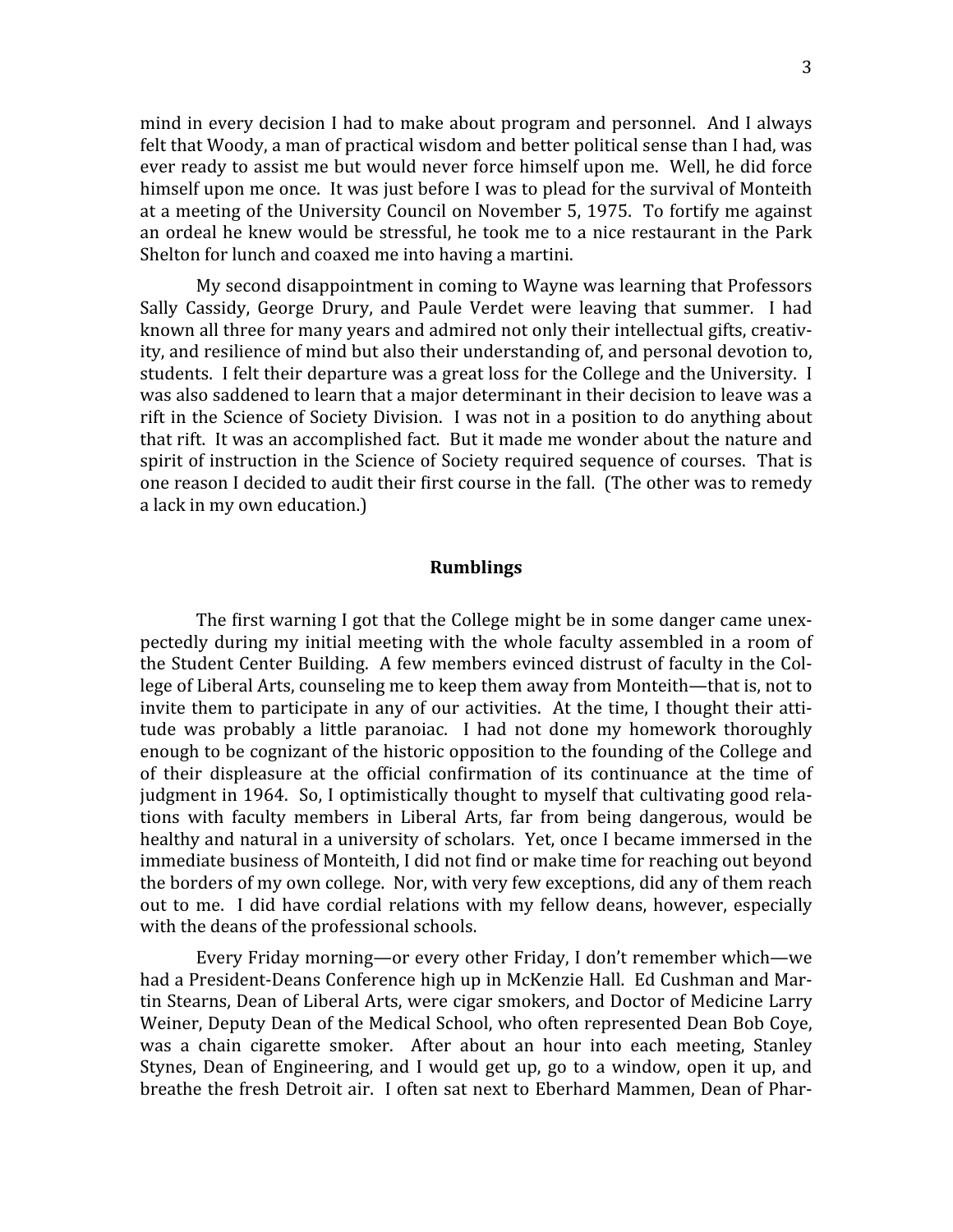macy,
who
always
wore
French
cuffs.

With
a
conspiratorial
voice
he
would
mutter in
my
ear,
"We're
in
a
mushroom
factory,
where
they
keep
us
in
the
dark
and
feed
us horseshit." Or, if someone on the President's staff was holding forth with little of value to say, Eberhard would whisper, "I could give him a suppository. It might help." But I was obliged to take seriously everything that was said across the huge oval table, so I diligently took notes and reported anything I supposed significant to our
Division
heads.

Every
year,
at
almost
every
meeting,
the
message
was
the
same: It will be extremely difficult to balance the budget next year; even this year we may have to cut back. And at every meeting Martin Stearns would complain that his college was already cut to the bone. We all knew what he would say as soon as he took his cigar out of his mouth. Dean Coye always had an excuse for missing a meeting. The real reason was that he couldn't stand the agony. He became a good friend of mine,
as
did
Stan
Stynes,
Victor
Doherty,
Dean
of
the
Business
School,
Sidney
Dillick, Dean
 of
 Social
 Work,
 Wilbur
 Menge
 and
 later
 Ed
 Simpkins,
 Deans
 of
 Education. Woody was right: The professional schools all cherished what we were doing in Monteith, because they could see the results in the Monteith graduates who came to them.

Those
deans
understood
the
value
of
a
coherent
interdisciplinary
liberal
edu‐ cation.

But back to the rumblings. In 1973, to my astonishment, Hank Bohm, who was then Provost of the University, granted authorization for us to recruit as many as
ten
new
faculty
members
for
the
1974‐75
academic
year.

We
conducted
national searches and appointed a brilliant array of people (see the document "New Members of the Faculty, 1974-75," posted on this website). Hank and his associate provost E. Burrows Smith, a handsome, courtly professor of French, professed to be thrilled with the quality of these new appointments—which they approved even though (or because?) it would increase our expenditures and thereby inflate our cost per credit hour, which was already almost double that of Liberal Arts. (The cause of this disparity, of course, was that most of the credit hours generated by Liberal Arts were produced by poorly paid graduate teaching assistants and parttime faculty, whereas ours were almost entirely by full-time faculty.)

I say I was astonished, because on May 22, 1973, the Provost had issued an order to every dean to prepare to give layoff notices to nearly "all faculty and academic staff whose term contracts will expire between July 1, 1973, and June 30, 1974." The reason for the cuts was that "1973-74 will certainly be tight in most units, tighter than 1972-73 [which was really tight]. I see no way of avoiding the likelihood
that *you
will
have
fewer
general
fund
faculty
and
academic
staff
positions*  in 1974-75 than in the previous year" (my emphasis). Then, on August 23, 1973, Burrows wrote, "You know that the budgetary outlook for 1974-75 is extremely gloomy. You are not apt to have any more real dollars than in the current year and you may have fewer.... It is difficult, if not impossible, to defend the maintenance of faculty positions in the face of declining enrollments.... you must plan for some staff reductions."

Of course, we complied with these orders, and the Provost's office approved of
our
compliance
plans
yet
without
forbidding
us
to
proceed
with
the
recruitment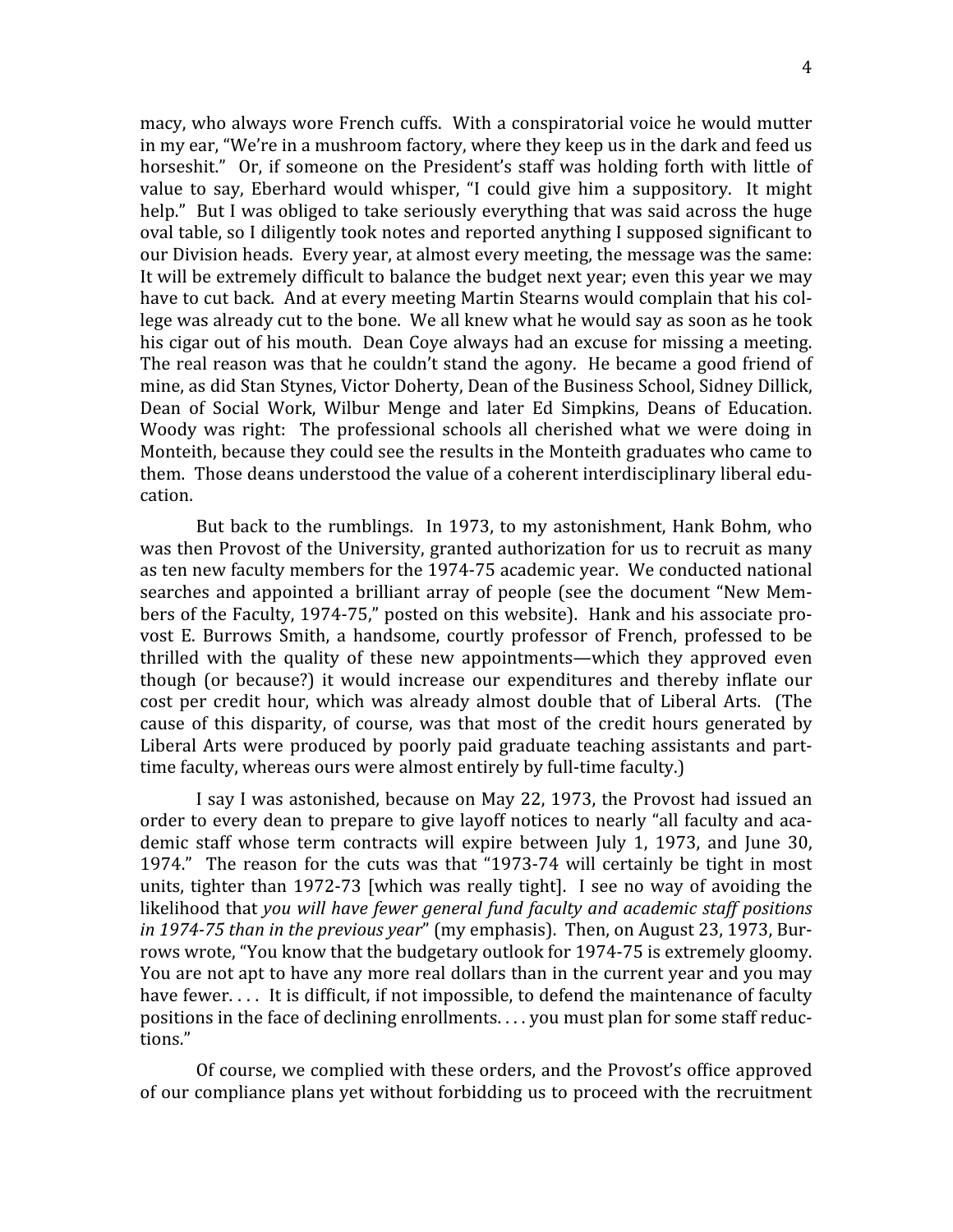of ten new assistant professors! In retrospect, I see that I was naïve not to have been alarmed by this discrepancy. But the administration had been crying "Wolf!" for so many vears that I thought little of it and, after securing our new appointments, I relaxed and basked in the sunlight of Henry and Burrow's praise. Our students
will
be
well
served.

That's
what
matters.

In
the
fall
quarter
of
1973
I
created
a
furor
by
withdrawing
my
recommenda‐ tion that Ron Aronson, assistant professor of Humanistic Studies, be granted continuing tenure. I won't go into the reasons for my decision. I bring it up because the case became a campus-wide *cause célèbre*—so much so that I felt it incumbent to issue a public statement in answer to some thirteen questions that I felt needed clear answers for students and colleagues throughout the University. The last of these was a response to fear and anxiety. I quote my response because it indicates my own view of the viability of Monteith at the time and my trust in President Gullen.

### Is
There
a
Plan
to
Eliminate
Monteith
College?

There is none that I know of. None that President Gullen knows of. On a number of very recent occasions President Gullen has proclaimed categorically
 that
his
administration
has
every
intention
 to
continue
supporting Monteith College. He is worried about our enrollment, to be sure. So am I. But we are both convinced that Monteith is one of the finest colleges in this university and that it will remain as integral a part of Wayne as the College of Liberal Arts or the Medical School. I personally trust that if there were any thought whatever being given to the dissolution of Monteith College by the Gullen
administration,
he
would
let
me
know
about
it
immediately.

I am also confident that, given better understanding of the nature of Monteith, our enrollment will increase significantly even in a period of declining
enrollments
nationally.

More
than
ever
before,
the
present
climate
of life on planet earth makes a coherent general education yoked with the development
 of
 professional
 competence
 the
most
appealing
educational
goal of
 people
 who
 are
 aware
 of
 contemporary
 problems
 and
 resolved
 to
 do something about them. And this is what Monteith offers, has done, and is prepared
to
continue
doing.

Several members of the administration complimented me for this memo, "Recent Personnel Decisions and the State of the College," dated January 22, 1974. Neither Provost
Bohm
nor
President
Gullen
himself
expressed
any
demurral
to
the
last
two paragraphs.

Meanwhile, Ron Aronson won a legal case that enjoined the University to grant him tenure, and went on to become elected to the Academy of Scholars, the most elite organization of distinguished scholars at Wayne State University. What does
that
tell
you
about
the
judgment
of
Dean
Hafner
in
1973?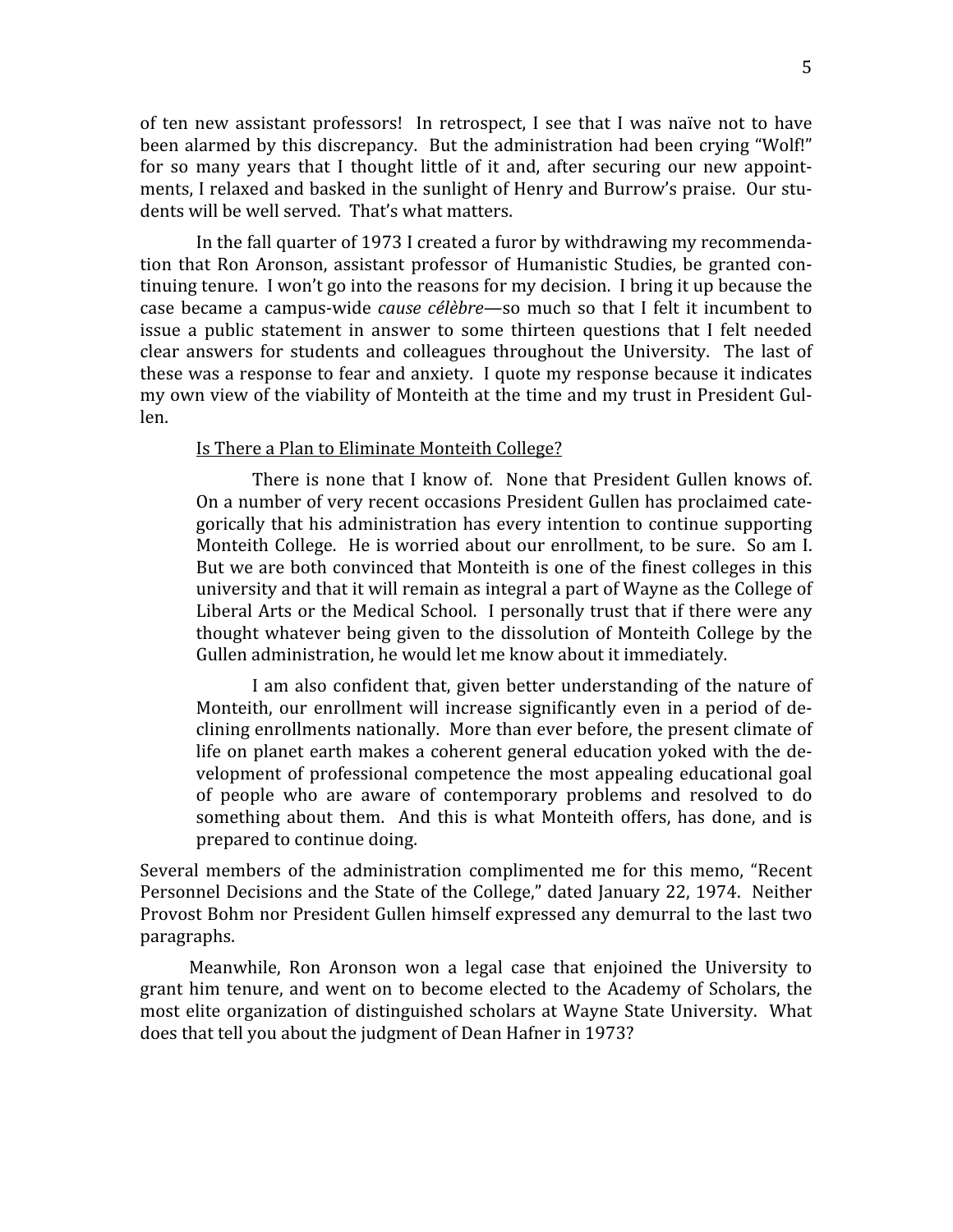### **Endgame,
Part
One:

Betrayal**

Back in the 1960s, the noted architect Paul Rudolph designed a special building for Monteith with classrooms and with offices for the entire faculty. Not everyone
liked
the
design,
of
course,
but
it
was
striking.

A
scale
model
sat
in
the
foyer
of the dean's office. One of my ambitions was to get the thing built, with modifications to suit the faculty. Early in the morning on a sunny day in May 1975, I rode my bicycle
to
campus
from
my
home
on
Detroit's
east
side,
for
an
eight
o'clock
appointment I had made with Executive Vice President Edward Cushman, to discuss with him a strategy to raise money for the erection of this building on the Wayne State campus. Ed was a pleasant, good-humored, cordial man. Whenever we met, he invariably rose to shake my hand and offer me a cigar, even though he must have realized I didn't smoke. This time, however, no handshake, no cigar. Before I could say anything, he said, "We're going into the President's office." No explanation was offered. He
stepped
briskly
and
I
followed
without
a
word.

The door was open, we went in, the President asked me to sit down. Henry Bohm was already seated. The President began with these words, as nearly as I can remember: "Dean Hafner, ..."

(Oh,
by
the
way,
I
must
tell
you.

Whenever
he
and
I
passed
on
the
sidewalk,
if I said, "Hello, Mr. President," he would say, "Hi, Yates." So, the next time I would say, "Hi, George," and he would simply nod and say, with a little rise in his voice, "Dean." He
was
funny
that
way,
and
I
always
enjoyed
his
humor.)

Anyway,
he
said
that
I
had
a
bright
future
at
Wayne
State
University
and
that he was sure I would be here long after he had passed on. But he wanted me to know that the night before, he had had a closed meeting with the Board of Governors during
which
he
had
proposed
that
Monteith
College
be
closed
down.

This
had
nothing to do with the quality of the College, he said; it was simply a matter of financial exigency.

"Monteith
is
a
luxury
we
can
no
longer
afford."

He
went
on
to
say
he
regret‐ ted that the Board did not support his proposal unanimously. Seven were in favor, but
 one
 was
 opposed.

 Michael
 Einheuser,
 a
 Monteith
 alumnus
 and
 attorney
 who had recently been elected to the Board, refused to go along with the plan. They argued late into the night. Nonetheless, Mr. Gullen informed me that he would continue his endeavor to persuade the Governors to agree to his plan to phase out Monteith over a three- or four-year period. He wanted me to know this. And he enjoined me to tell nobody. I said, "But the faculty need to know this, don't they?" He replied that if word gets around, "students will be beating on tin pans in the streets and causing a lot of commotion." So I am to keep my mouth shut. The proposal will be presented formally to the Board at its June meeting for a vote; the majority will rule.

Then the President told me that Henry and I should begin planning immediately
the
details
of
how
the
College
will
be
closed:

How
should
the
phase‐out
work? What arrangements need to be made? And so forth. At this, Mr. Gullen rose, we all rose, and Henry proceeded to escort me to his office. I'm afraid Henry did not find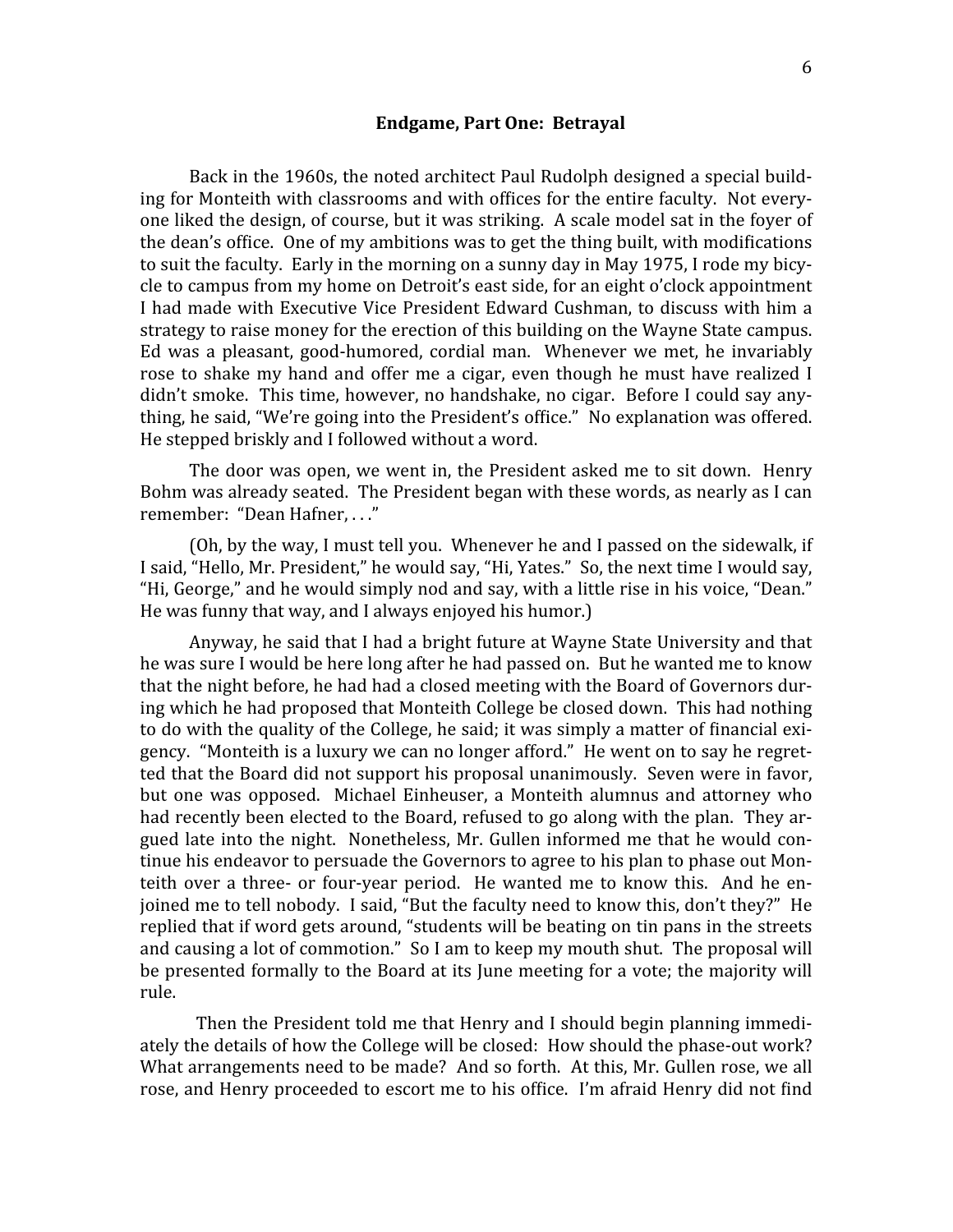me
very
cooperative.

When
we
were
alone
I
told
him
that
I
wish
he
would
have
told me
about
this
earlier.

Recently
the
President
of
Kalamazoo
College,
whom
I
had
met at a conference, asked me to be dean of the faculty there, and at about the same time, I was nominated for the post of dean of the College of Arts and Letters at my alma
mater,
the
University
of
Notre
Dame.

I
had
declined
the
Kalamazoo
offer
and had notified the search committee at Notre Dame that I did not wish to be considered a candidate. I had explained to both parties that I was honored but felt that I had unfinished business at Monteith and wanted to help build this strong college even stronger. I told these things to Henry with plenty of resentment and said I was in
no
mood
to
cooperate
right
now,
and
walked
out.

Before going on with the story, I'll mention just one reason why I was excited about Monteith's future. It was a dream I had (which eventually appeared in a list of new program proposals included in the University's Self-Study report to the North Central Association in 1976). My dream was to establish a graduate program at Monteith in interdisciplinary general education, to prepare college teachers for programs
like
Monteith's.

 It
would
 be
modeled
 after
 Stanford's
 graduate
 program
in humanities as a co-major for Ph.D. students specializing in any discipline in the arts and sciences. The Monteith part of the curriculum would consist mainly of studies in the history of ideas in the humanities, social sciences, and natural sciences. Each candidate
would
earn
a
Ph.D.
with
a
double
major.

Such
a
program
would
help
meet the
national
need
for
college
teachers
able
to
conduct
interdisciplinary
general
edu‐ cation.

 It
would
also
help
reduce
Monteith's
cost
per
credit
hour
by
enabling
doc‐ toral
candidates
in
this
program
to
take
charge
of
undergraduate
discussion
groups as part of their training under the tutelage of seasoned professors. They would be required to sit in on staff planning meetings, to attend the undergraduate lectures given
by
senior
faculty,
and
to
do
directed
reading
in
the
history
of
ideas
beyond
the minimum undergraduate reading assignments. Why didn't I introduce this idea earlier? Was it timidity? Fear of failure? Lack of confidence that I could persuade departments
in
the
College
of
Liberal
Arts
to
cooperate?

I
don't
know.

But
to
this
day it's
one
of
my
regrets.

Back to the story: I returned to my office, bewildered, angry, and hoping to avoid being seen. I spoke to no one. Shut the door. Fuming that they had done this behind my back after assuring me that Monteith's future was secure, I fretted what to do. I decided that, for the moment, I would obey the President and tell nobodyexcept my wife. And Woodburn Ross. Yes, I must confide in Woody and get his advice.

I
felt
very
sorry
to
have
to
bring
him
this
news,
but
I
must.

So
I
called
him
and we made a date to meet for lunch at his favorite restaurant, Little Harry's, on East Jefferson Avenue. (It has since been torn down to make room for an International House of Pancakes. A quiet, elegant restaurant vanished. Mais ou sont les neiges *d'antan?*)

Soon—I'm not sure what day it was—a group of faculty members came in to see me. I think it was Jerry Bails—you remember him, a quiet, humane professor with an honest face—who looked me straight in the eye and asked point blank whether there was any truth in the rumor that the administration plans to shut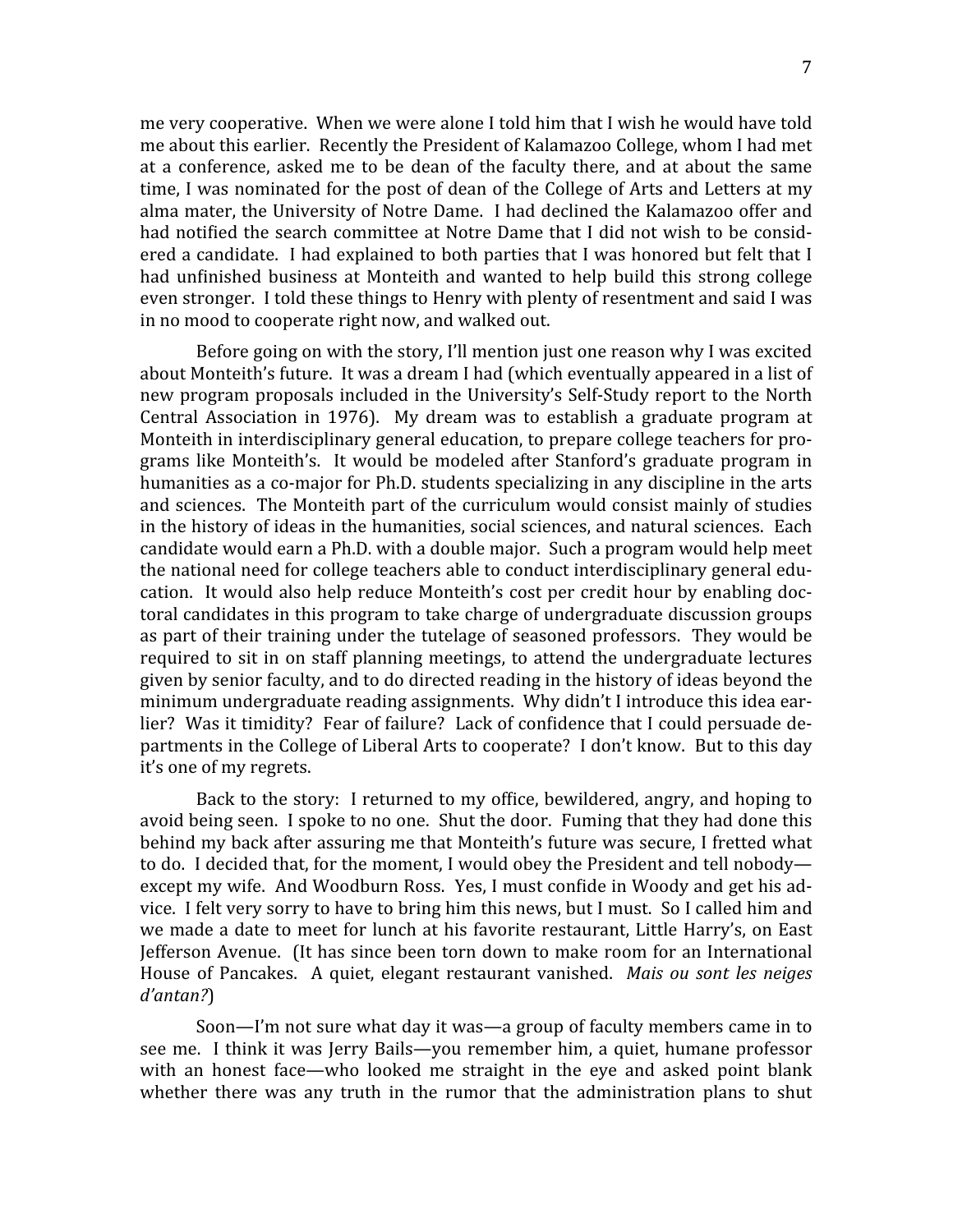down the College. I should have been prepared for the question, but I was not. I don't know what I said. Probably something like "I cannot answer that question." Politely, they did not badger me but quietly left my office. I was aghast. I felt sure they could see the truth in my face.

Shortly
 afterwards,
 I
 cornered
 President
 Gullen
 as
 he
 was
leaving
 Commu‐ nity Arts Auditorium. I said I had to talk to him immediately. We sat on a stone bench between the Auditorium and the Music Department building. "People are asking
me
questions.

They've
heard
rumors.

Should
I
wear
sunglasses
all
the
time so that no one can look into my eyes and see that I'm lying?" He only repeated, "I wish you wouldn't tell anybody." I told him I could not go on concealing the news he had
forbidden
me
to
divulge.

With
that
we
parted.

I thought of resigning but decided Monteith needed a dean more than ever to fight this absurd, sinister plot.

Woody agreed that I ought to tell the faculty, who would surely inform the students and begin organizing a resistance movement. He said he was surprised at George, who had treated himself (Woody) very nicely. Woody felt sure that the plot was Bohm's doing and speculated that both George and Henry might lose their jobs when all this breaks into the open, because they have decided to terminate a sixteen-year-old academic program without consulting any dean or the University Council or the faculty of the College beforehand. At the end of lunch Woody quoted a psalm: "Put not thy trust in princes."

I returned to campus, called a meeting of the faculty, and told them everything. We began to organize. We formed student-faculty action groups: budget analysis,
media
contacts,
alumni
contacts,
AAUP,
Chicano‐Boricua
Studies
group,
La‐ bor
Studies
group,
contacts
with
professional
schools,
contacts
in
state
government, contacts
 with
 colleges
 modeled
 after
 Monteith,
 contacts
 with
 professors
 at
 other universities
who
 had
 studied
Monteith,
and
 one
 on
 shaping
 the
 case
 for
Monteith. Each group reported to the Coordinating Committee, which compiled a set of thirteen documents distributed to each member of the Board of Governors. It is available in the University Archives and is the single best source of information about the College and University budget considerations. The documents cover in detail and make clear the many mistakes made by the Gullen administration in devisinghastily and without proper consultations, good judgment, or foresight—a secret plot to
phase
out
the
College.

Every
factor
bearing
upon
this
decision,
from
arithmetical prognostications to biased practices by the University Admissions Office, are presented and analyzed. The conclusion was that, far from saving the proposed \$200,000
in
1975‐76
by
closing
down
Monteith
and
turning
away
the
large
number of
students
who
had
already
been
admitted
 to
Monteith
 for
 the
Fall
 term
in
1976, the
administration's
plan
would
very
likely
result
in
an
even
larger
deficit.

(This
same
set
of
documents
and
much
more
besides
were
presented
to
the University Council's subcommittee created later to advise on the plan to phase out the
College.)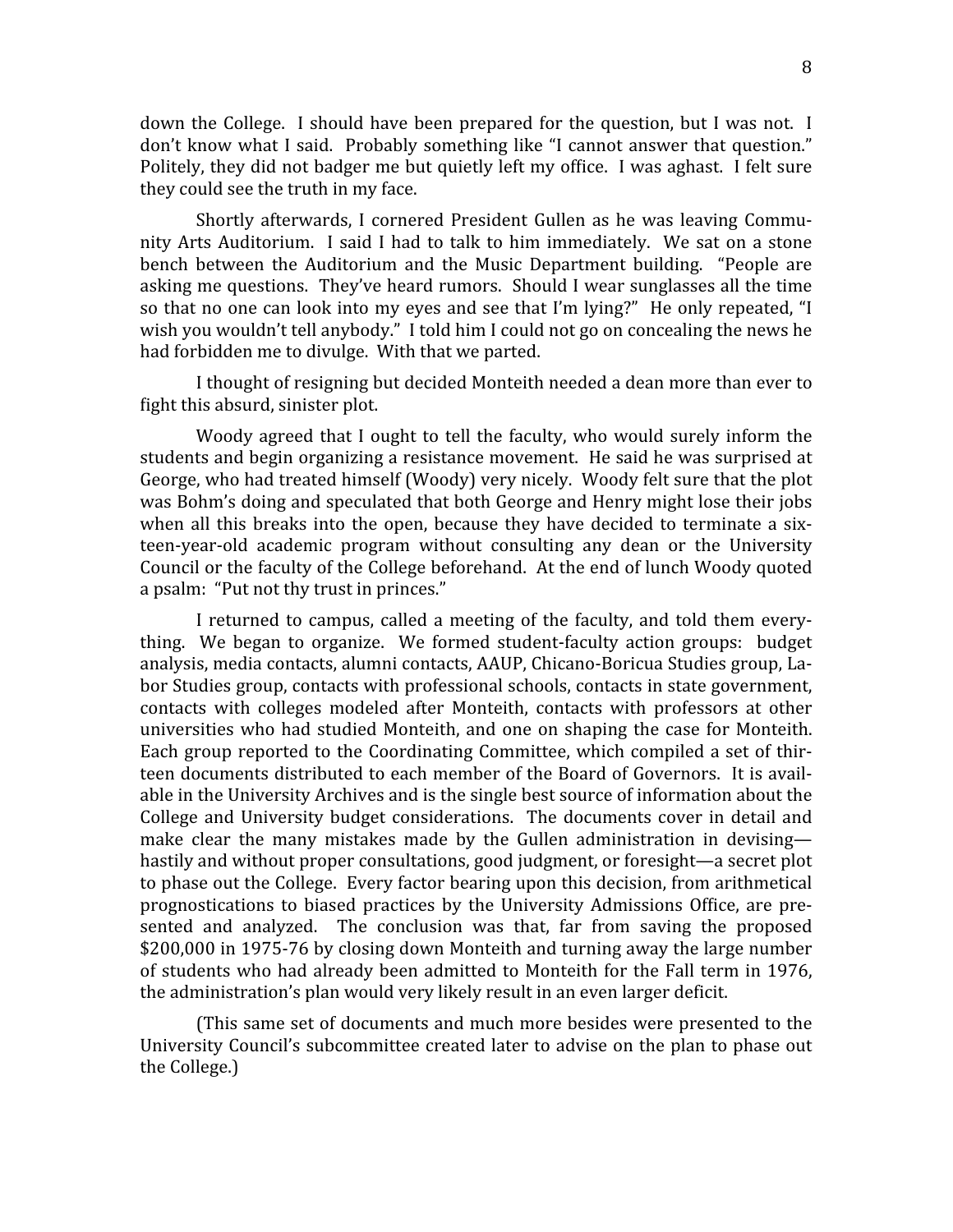#### **A
Brief
Digression**

Here's what I think: The material and arguments that we assembled and sent to the Governors expose the folly or the malevolence or both, on the part of the central
administration.

I
recall
that
when
I
Rirst
came
to
Monteith
the
outgoing
dean
of the School of Business Administration sourly said to me of the central administration, "They don't know what they're doing." I see now that he was right. Before coming
to
Wayne,
Messrs.
Cushman
and
Gullen
had
been
executives
in
the
American Motors Corporation. Neither had any experience in the academic world since their student days. They ran the University as if it were a manufacturing facility. The University produced and sold credit hours. This is not just a fanciful analogy. In an address to the University Council on June 18, 1975, Mr. Gullen referred to student credit
hours
as
"the
life‐blood
of
the
university."

If
buyers
bought
enough
of
these, they were given a valuable certificate called a degree. Management was responsible for delivering credit hours at the lowest possible cost. The rest was marketing, public relations, research and development. The CEO, who reported to the chairman of the board, had supreme authority to run the business as he saw fit. Academic traditions, however, such as faculty control of the curriculum, tenure policies, and so forth, proved a nuisance. These gentlemen, who I believe genuinely wanted to serve the University and the people of metropolitan Detroit, never fully understood or adjusted to the mores of university culture. They were too far distant from the complexities
and
nuances
of
student
learning.

Even as industrialists they did not inspire confidence. For the first five years of
his
presidency,
George
Gullen
established
no
long‐range
planning
apparatus.

The administration floundered, moving jerkily from one financial crisis to the next without a set of rational criteria for handling the crises. In 1975 the administration was on the verge of panic. In their effort to balance the budget they showed little intelligence. Scrambling to avoid a multi-million dollar shortfall, they made a big deal out of what they called the "necessity" of eliminating a college to save \$200,000 a yeara calculation based on dubious assumptions. One huge inflationary factor was the expected increase in the University's Detroit Edison bill of a million dollars. Did the President ever make an overture to Walker Cisler, chairman of Detroit Edison and a member
of
the
Anthony
Wayne
Society,
to
lower
the
bill
and
write
off
the
difference as a charitable donation to reduce the corporation's tax bill? If he had, I think he would
have
reported
such
an
accomplishment
at
a
President/Deans
Conference.

But George Gullen was a hard-working man. He took his responsibilities with the utmost seriousness. He never gave up fighting for what he believed in, and he truly believed in the greatness of Wayne State University. He probably ruined his health by over-working. It's just, I think, that he was the wrong man for the job just as I was the wrong man for my job. Rae Keast was mistaken: Monteith did not need a voung dean, it needed a dean who was older, more experienced, and politically
savvy.

# End
of
digression **\_\_\_\_\_\_\_\_\_\_\_\_\_\_\_\_\_\_\_\_\_**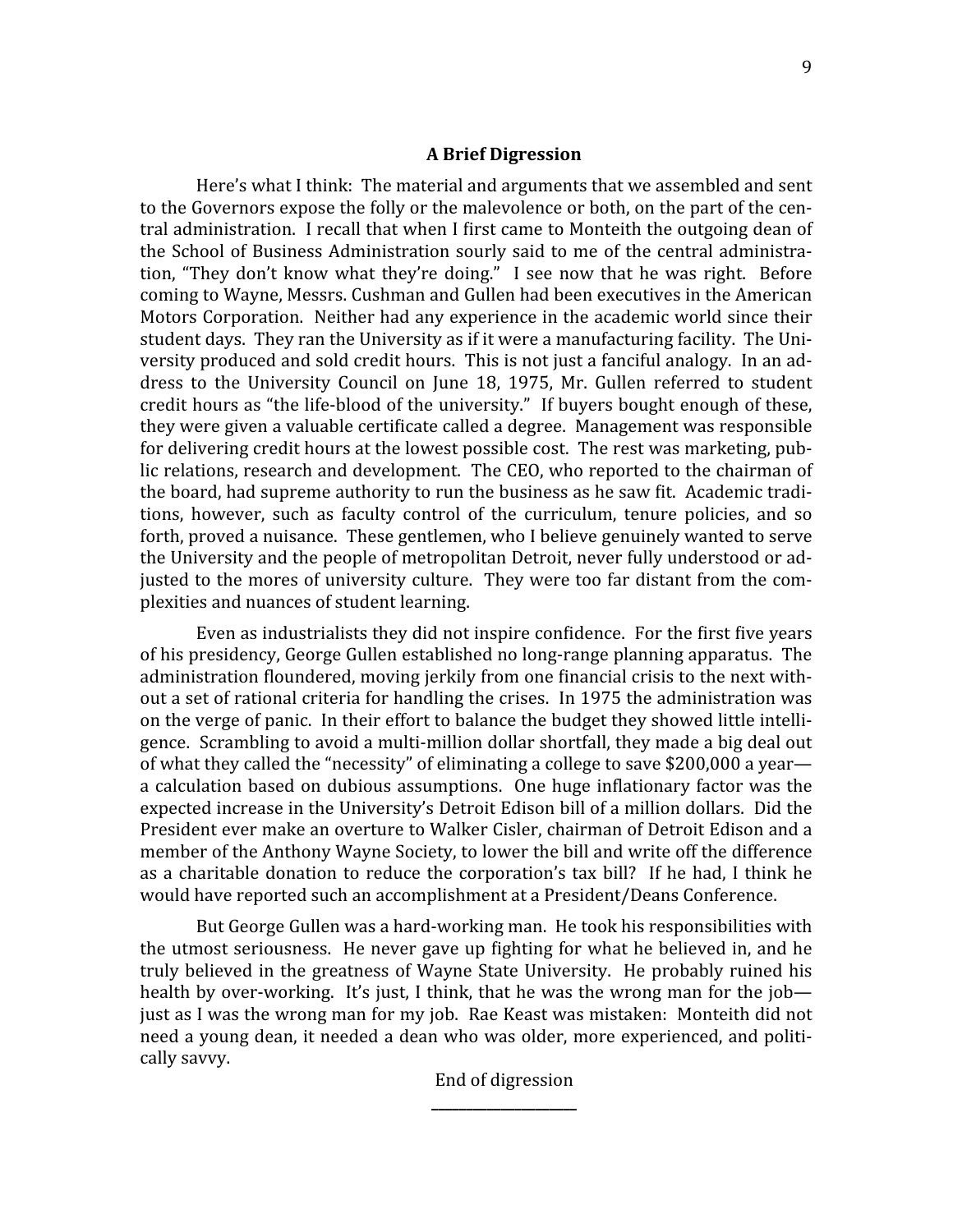On June 3, 1975, the administration sent to the Board of Governors a twopage rationale for phasing out Monteith. The memorandum states, "It should be emphasized that the phasing out of the Monteith College programs here outlined is not
to
be
taken
as
a
step
to
improve
the
academic
quality
of
Wayne
State
University, but rather as a step made painfully necessary by budgetary problems of the University."

On Wednesday, June 11, first the Executive Committee of the Board of Governors
met
(comprising
all
eight
Governors),
then
the
Budget
and
Finance
Committee, at their usual place, in the Alumni House. I spoke briefly, mainly stressing the value of preserving Monteith and drawing the Governors' attention to the set of documents
we
had
delivered
earlier.

Several
of
us,
including
Woodburn
Ross,
were
pre‐ sent.

Most of the time was taken up by President Gullen's presentation. After explaining
that
the
University
expects
a
shortfall
of
\$4,000,000
in
1975‐76,
he
laid
out a way of cutting that deficit in half, mainly by raising tuition 10%. But the remaining gap
 could
 be
 \$5,000,000
 if
 the
 recommendations
 of
 the
 Governor
 of
 the
 State
 of Michigan are approved by the legislature. Mr. Gullen reported that Mr. Cushman was talking to union leaders about the possibility of days off without pay. In addition, 200 to 250 people would have to be laid off. There would still be a gap, which makes
it
obligatory
to
consider
phasing
out
Monteith.

He
argued
that
Monteith
could
be
merged
with
the
College
of
Lifelong
Learn‐  $ing<sub>i</sub>$ <sup>1</sup> that enrollments in Monteith had dropped dramatically over the past five years, that in a three-to-four-year phase-out all current Monteith students could graduate, that no freshmen should be permitted to enroll in Monteith henceforth, that
no
Monteith
faculty
would
be
laid
off
but
transferred
to
other
units,
that
these measures
will
save
\$200,000
for
each
of
the
next
four
years.

He
emphasized
that
the future is extremely bleak; fiscal 1976-77 looks even worse than '75-76. Indeed, this is a long-term problem. He said, "We agree that Monteith College is excellent." But can we afford an operation that affects relatively few students? The drop in enrollments
this
fall,
he
said,
is
higher
in
Monteith
than
anywhere
else.

Every one of Mr. Gullen's statements was either problematic or false. We had anticipated
and
furnished
evidence
to
refute
all
of
them
in
the
papers
delivered
be‐ forehand to the Governors and to the President and his staff. Woody and I were allowed to speak to these points, Woody suggesting that Henry Bohm had misled the President into this wild scheme. George said that was not true. Then he added, "I hope to God the gap is only four million. I fear it's more like eight. We cannot go on

<sup>&</sup>lt;sup>1</sup> Several months earlier—I forget when—President Gullen had recommended that we explore the possibility of cooperating with the College of Lifelong Learning. In response,
Al
Stern
and
Sara
Leopold
had
proposed
to
Dean
Ben
Jordan
that
Monteith create
and
staff
a
program
in
the
history
of
ideas
through
the
Weekend
College,
but the
program
was
vetoed
by
Vice
President
Ronald
Haughton.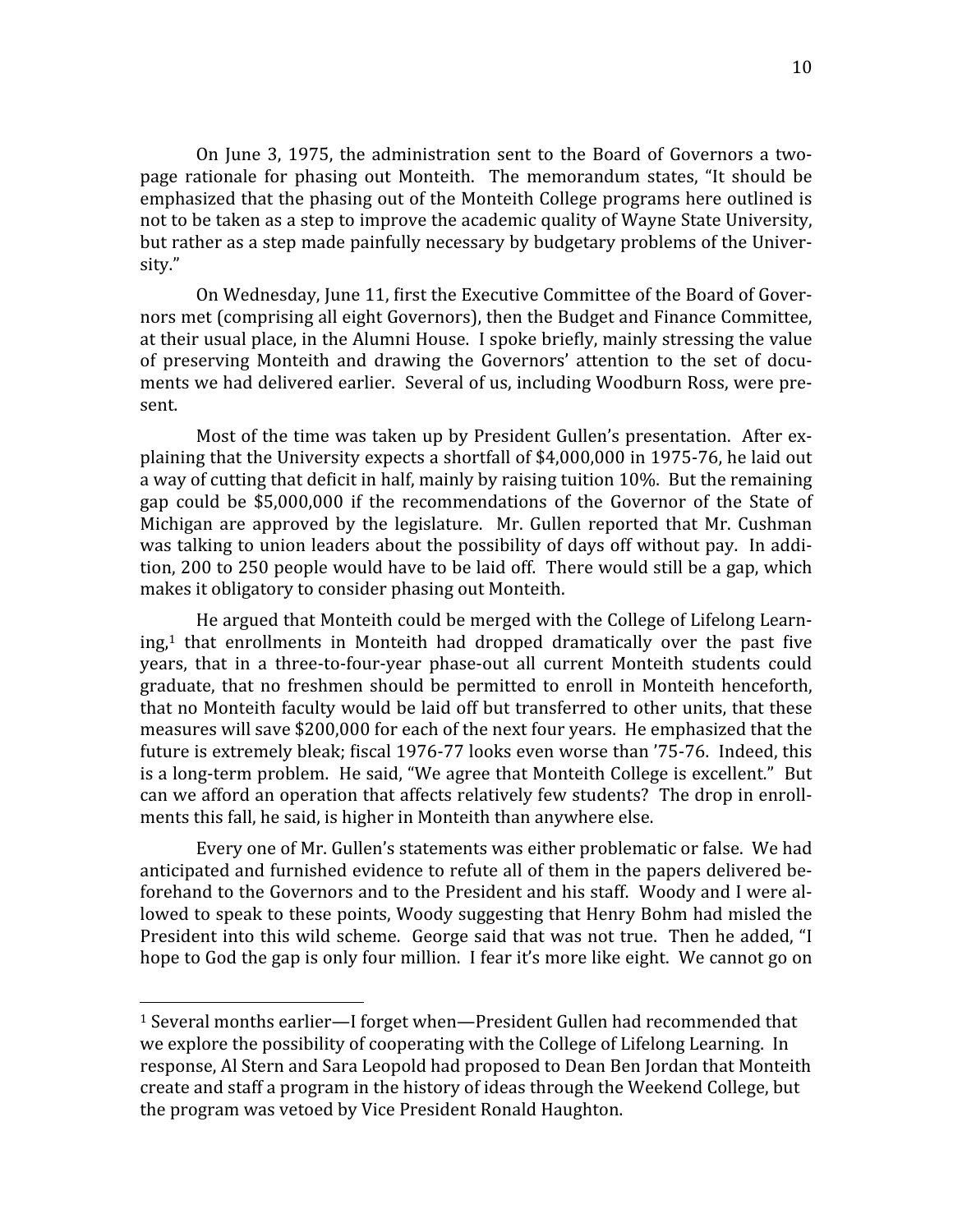at our present level of funding." He figured that the right thing to do was to achieve "the greatest good for the greatest number." He said, "I honestly believe, with sorrow and sadness, that Monteith is one of the units that can be phased out with the least harm to the least number." It has never achieved its optimum size of 1,200 students. This is not, he added, a criticism of either Dr. Bohm, Dean Hafner, or the Director
of
Admissions.

Professor Al Stern attempted to refute some of Gullen's assumptions, particularly the assumption that if Monteith is phased out, all of our students will remain in the University and there will be no loss of tuition revenue. On a positive note, Al stated that there is no enmity toward the administration on our part. We will do everything we can to help, given the opportunity. We'll go to Lansing to avert any decision
that
would
have
catastrophic
consequences
for
the
University.

Newly
hired
Assistant
Professor
Jaime
de
la
Isla
stood
up
for
the
preservation of the Chicano-Boricua Studies Program. He remarked that President Gullen had assured
the
Latino
faculty
that
every
effort
would
be
made
to
ensure
a
better
future for Latino students in the University, but, said Jaime, "We do not see that 'better future' outside Monteith College." In response, Mr. Gullen denied that he had proposed
that
they
join
Project
350
(a
non‐credit
program
bringing
high
school
gradu‐ ates from the inner city to the University to prepare them to matriculate). Governor Kurt Keydel said the Board reiterates the President's assurance that no harm will come
to
Chicano‐Boricua
Studies.

To
which
Jaime
replied,
"You
cannot
separate
the destinies of Chicano-Boricua Studies and Monteith College." That drew applause from
onlookers.

There
 followed
 a
 lengthy
 debate
 among
 the
 Governors,
 begun
 by
 Michael Einheuser's recommendation that incoming freshmen be allowed to enroll in Monteith next fall and that the percentage cut in Monteith's budget be not greater than that
of
any
other
college
in
the
University.

Governors
Augustus
Calloway
and
Kurt Keydel both avowed that they had known for four or five years that Monteith was in trouble.

(That
was
news
to
me.)

Leon
Atchison
thought
the
Board
should
give
Mon‐ teith time and opportunity to air its views widely; the Committee should wait until the
University
Council's
Policy
Committee
weighs
in
on
the
issue,
and
defer
the
vote until the statutory deadline of June 25 for approving next year's budget. Wilbur Brucker agreed; furthermore, he would like a report from the President's Commission on General Education (for the establishment of which I had proposed and drafted
an
order,
signed
by
the
President
in
March
1975).

Mr.
Brucker
also
wanted advice from the President/Deans Conference. Some thought there wasn't enough time
 for
 such
 consultations.

 Professor
 Martin
Wechsler,
 a
 faculty
 delegate
 to
 the Budget and Finance Committee, agreed that the University Council's Policy Committee might not be able to report by June 25, because it refuses to convene on account of the administration's flaunting of proper academic procedure. The Council was composed of elected faculty and academic staff representatives from every unit of the University, and the administration had bypassed it completely in arriving at its determination to establish academic policy on its own authority without faculty consultation.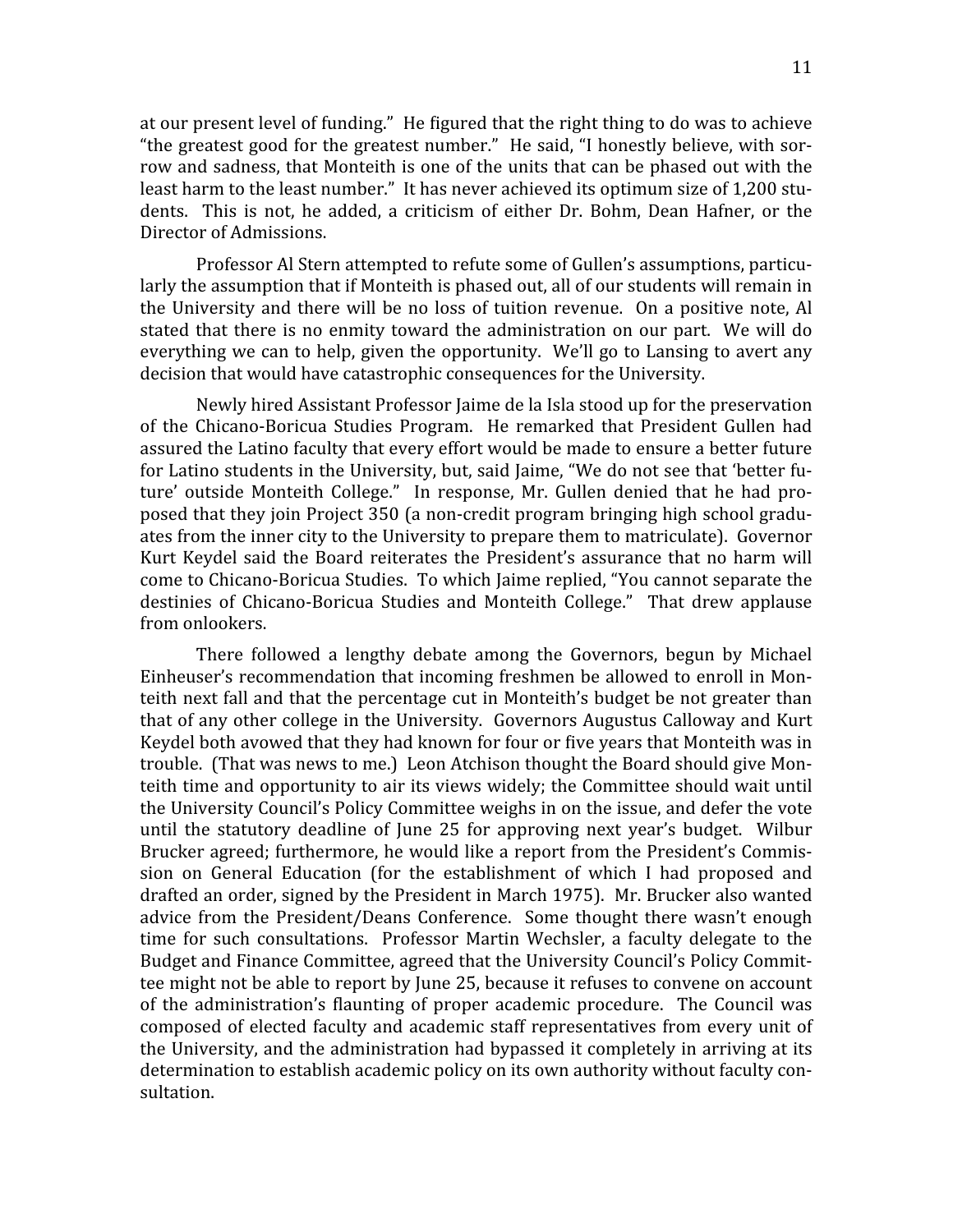Governor George Edwards spoke at considerable length on a number of issues. On the whole, he was not in favor of rushing a decision to close Monteith. He moved that Monteith be allowed to enroll the freshman class in Fall 1976, that Monteith's budget cut be not greater than that of other units, and that the College be reviewed
 in
 the
 following
 year.

 President
 Gullen
 urged
 that
 the
 committee
 recom‐ mend his budget today, because it will not meet again until June 25, and the budget proposal
normally
ought
 to
go
next
 to
 the
Executive
Committee.

As
 for
 the
points raised in the documents submitted by Dean Hafner, they were intended only for discussion.

The
motion
favored
by
the
administration
passed
narrowly.

Afterwards, I had lunch with Woody at Adam Martini's Restaurant. Again I made
notes
on
what
he
had
to
say.

Not
surprisingly,
he
offered
some
pointed
obser‐ vations. First, he reminded me, "This college stood not only for general education. It stood also for the undergraduate—who has been given a raw deal. We take anybody admissible to the University. They aren't the best when they enter. But they are the best when they graduate. We are extraordinarily good. All the colleges are." This last sentence may not sound right. After all, in order for some colleges to be extraordinarily good, some must be just ordinary, right? It's possible that I made an error in transcription. On the other hand, he had often told me that the best friends of Monteith were the professional schools, and later in this conversation he remarked that the College of Liberal Arts is "admirably organized by departments whose function is to explore discrete disciplines in depth," although it does not offer an
integrated,
coherent
program
of
general
education.

Whereas,
our
 function
is
 to integrate—which
we
do
well,
extraordinarily
well.

So,
Woody
was
praising,
without reservation, all the colleges of Wayne for achieving quite well their specific objectives. He was saying that this is a university we should all be proud of. And I'm sure he
meant
it.

He went on to observe that the proposal to phase out Monteith should come more properly before the Academic Affairs Committee of the Board rather than the Budget Committee, but there's no opportunity for that to happen, because the former is not meeting. Unfortunately, everybody misunderstands the College, he said. And he gave me this advice: At the earliest opportunity, we should invite members of the Board and the administration to meet our faculty, at a place of our own choosing, to enable the Board and the administration to understand Monteith, what it intends to do and is doing, and at the same time to enable our faculty and students to understand the concerns of the Board and the administration. That was excellent advice, and I regret that I never followed up on it. After the June  $13<sup>th</sup>$  meeting of the full board (see below), everything was in the hands of the University Council, and all our
efforts
were
bent
toward
enabling
that
body
to
arrive
at
a
true
understanding
of the
College.

On the morning of the 13<sup>th</sup> the Alumni room was packed with spectators. It was standing room only. The Governors sat in a horseshoe arrangement, with the Chairman
of
the
Board
and
the
President
of
the
University
sitting
at
the
head
table in
the
center,
and
presidential
staff
aides
off
to
one
side.

Several
of
us
from
Monteith were allowed to address the Governors from a microphone placed a few feet from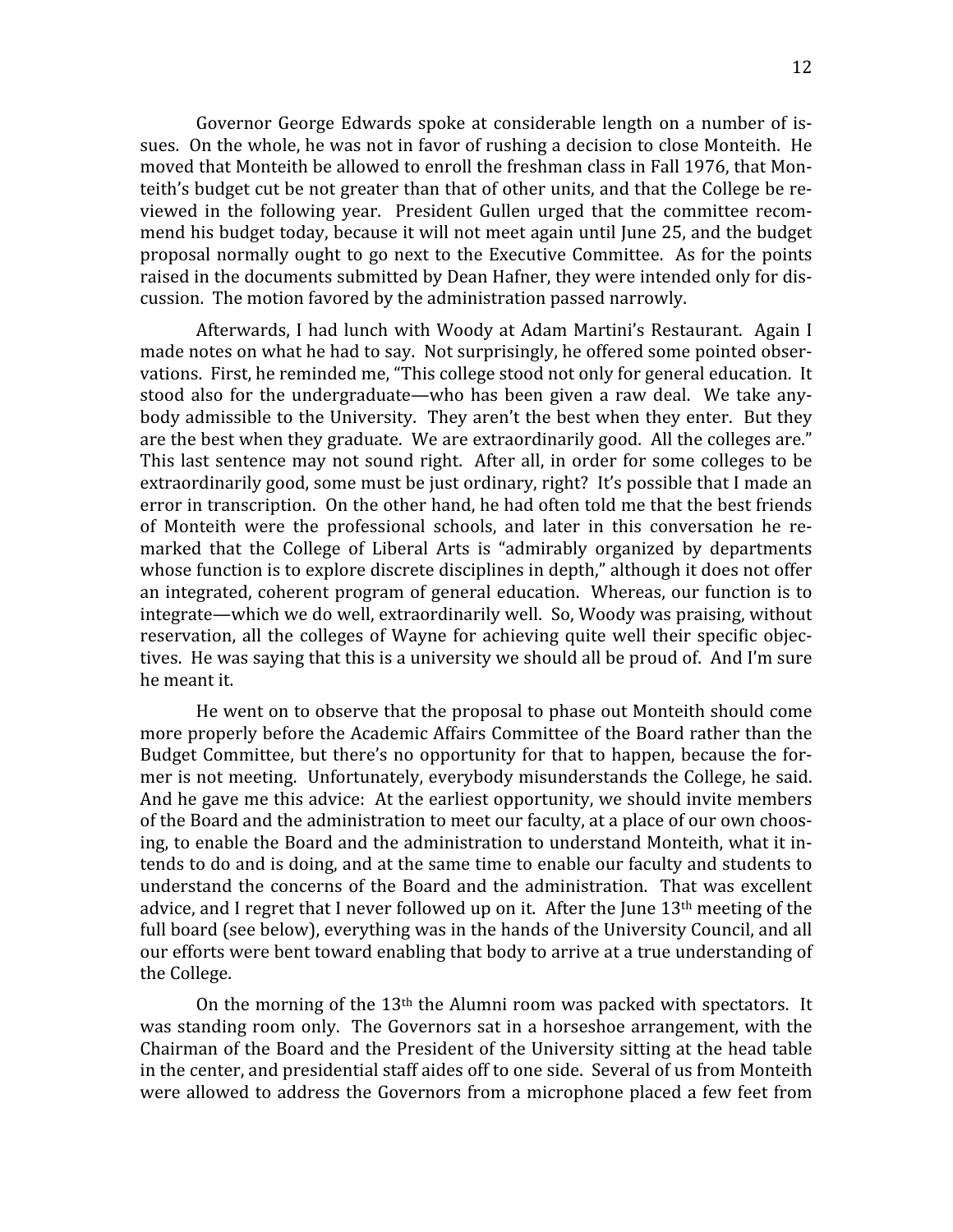the end of the table opposite the floor-to-ceiling windows. Today I don't remember much of what anybody said, even what I said. I do remember, however, hearing someone on our side near me say soto voce, "That's Horace Sheffield who just walked in. We've nothing to worry about." I noticed that all the official people sitting at the tables looked up at Mr. Sheffield when he appeared. He was a distinguished
and
well‐known
labor
leader.

His
very
presence
at
this
meeting
was
a
sig‐ nal
(without
his
having
to
say
a
word)
that
the
labor
unions
in
Detroit
were
keenly interested in the survival of Monteith for the sake of the opportunities it offered to labor
union
members.

Of
the
handful
of
us
permitted
to
address
the
Board,
I
was
allowed
more
time than
the
rest.

I
stressed
the
obvious
issues:

1.

The
high
quality
of
Monteith's
program,
 the
diverse
clientele
it
educated through labor and Latino studies, and its distinguished reputation as the initiator of the fast-growing phenomenon of cluster colleges throughout America: It is important for Wayne State University to keep alive this extremely important tradition of integrated, coherent, interdisciplinary, personally meaningful general education, a unique
program
not
offered
anywhere
else
in
the
University.

2.

The
question
of
savings:

To
phase
out
Monteith
and
realize
the
presumed savings of \$200,000 in 1975-76 will not work. The administration's plan reveals inadequate attention to detail and several unwarranted assumptions. Far from saving money,
it
would
probably
result
in
a
larger
loss
of
revenue.

3. Procedures and due process: In violation of national AAUP norms and Wayne State University statutes, there has been no consultation beforehand with the University Council, nor with the council of deans, nor even with the dean and faculty of Monteith College. The failure to consult is apt to evoke censorship by the AAUP's national board and rebuke by the North Central Association. Tinkering with budget
lines
is
not
a
proper
way
to
create,
eliminate,
or
modify
academic
policy—in this
case,
to
eliminate
an
entire
college.

Governor Kurt Keydel tried to trap me with a question: On philosophical grounds would I insist on keeping Monteith alive if by doing so 250 employees of the University would lose their jobs and their livelihood? I answered that that was a false and illogical choice; in logic we call it the fallacy of the complex question. It oversimplified the multitude of alternatives for balancing the budget. Mr. Keydel was not satisfied with this answer. He wanted me to state my "*philosophical* position" on the morality of the decision I would make: Is it better for a few to suffer rather than many? I answered that I had given him a philosophical answer, because logic is the indispensable handmaid to philosophy. Reducing the practical problems of finance to a hypothetical choice is not a philosophically sound way of proceeding. A
sprinkle
of
laughter
could
be
heard.

Maybe what I said was a good debater's rejoinder, but it was impolitic, a pyrrhic
victory,
the
loss
of
another
vote.

I'm
afraid
it
embarrassed
Mr.
Keydel,
who
was a neighbor of mine in Indian Village and a very kind and generous man.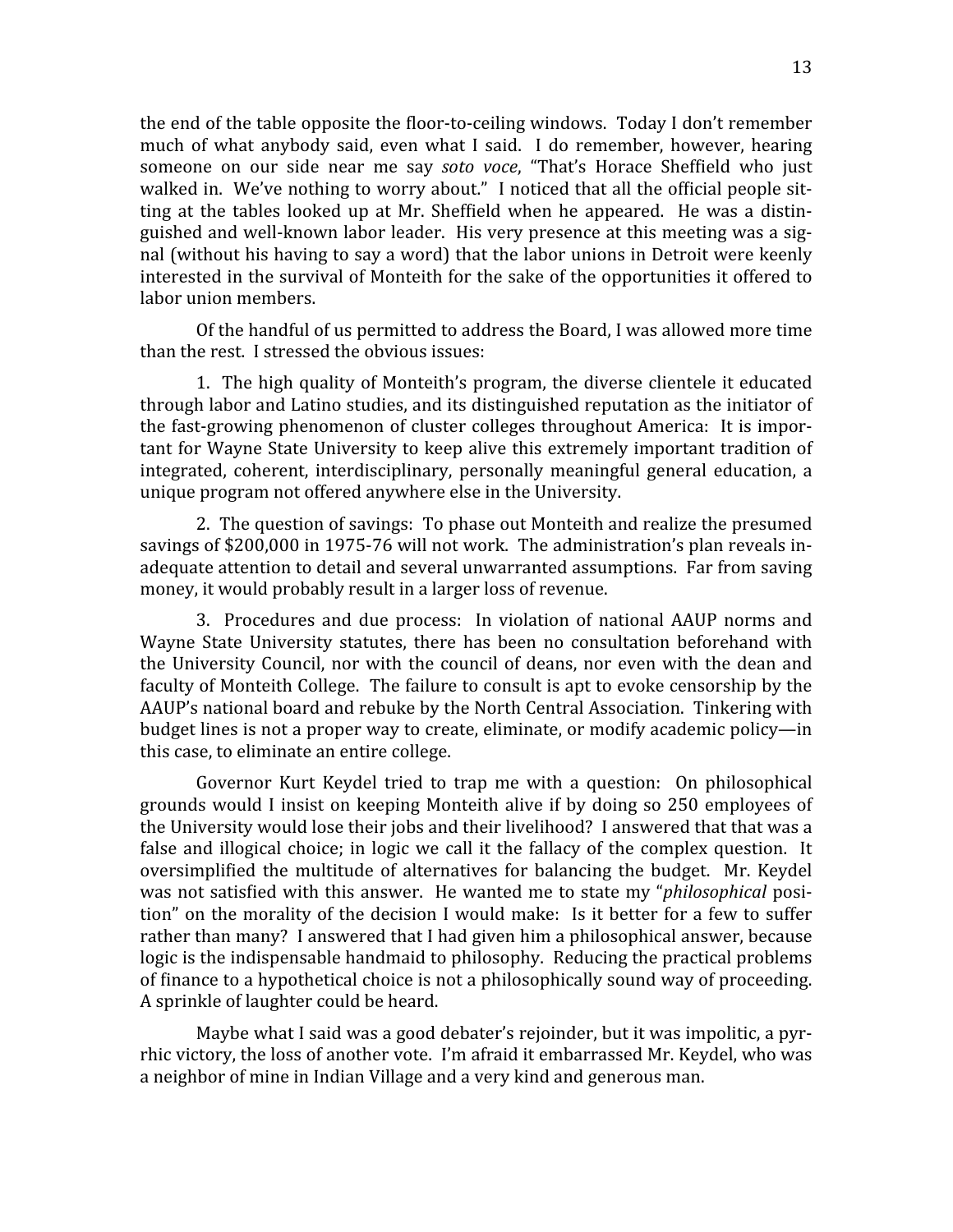Even so, we managed to win the battle that day—probably thanks to Mr. Sheffield's appearance. The majority of the Governors voted to stay the execution of Monteith pending a faculty study of the College by the University Council.

At
3:45
in
the
afternoon,
Governor
Max
Pincus
telephoned
to
say
that
he
and George Edwards had lunch together after the meeting. He said they both feel strongly that Monteith should continue, but they are not committed to more than one
year
at
 the
present
 time.

There
must
be
some
savings.

They
are
 thinking
 the cut
must
be
at
least
\$50,000
(6%).

Monteith
will
have
a
year
to
improve
enrollment and
 reduce
 expenses.
 Mr.
 Pincus
 speculated
 that
 maybe
 letting three
 people
 go would save \$50,000. That fall the administration asked us to cut \$25,000; we proposed
instead
a
cut
of
\$50,000,
which
the
Provost
readily
accepted.

Mr. Pincus also suggested that perhaps I should go over the heads of Gullen, Cushman, and Bohm and continue the dialogue with members of the Board (something the President had strictly enjoined the deans never to do). Don't go through the Secretary of the Board, Pincus warned, but communicate directly with each of us individually at our office addresses. My failure to follow that advice was another of my
mistakes.

As
it
turned
out,
we
did
not
have
a
year
to
do
as
he
and
George
Edwards
ad‐ vised; we had not quite five months before the University Council reached its devastating
conclusion.

No
matter
what
we
did
to
cut
costs
and
increase
enrollments,
it was too late. Besides, Mr. Thorderson, the new director of Admissions, supported by the Provost, thwarted nearly every effort we made to recruit students. We had furnished the Board with a bill of particulars, but the obstructions persisted.

## **Endgame, Part Two: Vilification and Defeat**

Satisfied at last with an official recognition of their indispensable role in matters
 of
 academic
 policy,
 the
 Policy
 Committee
 of
 the
 University
 Council
 promptly created
an
ad
hoc
sub‐committee
to
work
in
cooperation
with
its
Budget
Committee to examine Monteith in comparison with other programs in the University and in the context of the University's budget. If I understand correctly, this meant that they would have to examine also the College of Lifelong Learning and the College of Liberal Arts—at least their theory and practice of general education. (See the University Council minutes for July 14, 1975.) The administration had never challenged the value or effectiveness of instruction in Monteith; in fact, the President had acclaimed the excellence of the College. The real question was: Is it worth the cost? So, the University Council had to make a judgment of the academic program and its implementation, as well as an analysis of its expenditures, and compare these findings
with
the
corresponding
features
of
the
other
colleges.

Two days before the University Council created the ad hoc Monteith committee, Sol Rossman, an associate professor of Romance Languages and Literatures, requested that I send him as much information about the College as possible and as soon
as
possible,
because
he
was
to
chair
that
committee.

He
already
had
the
folder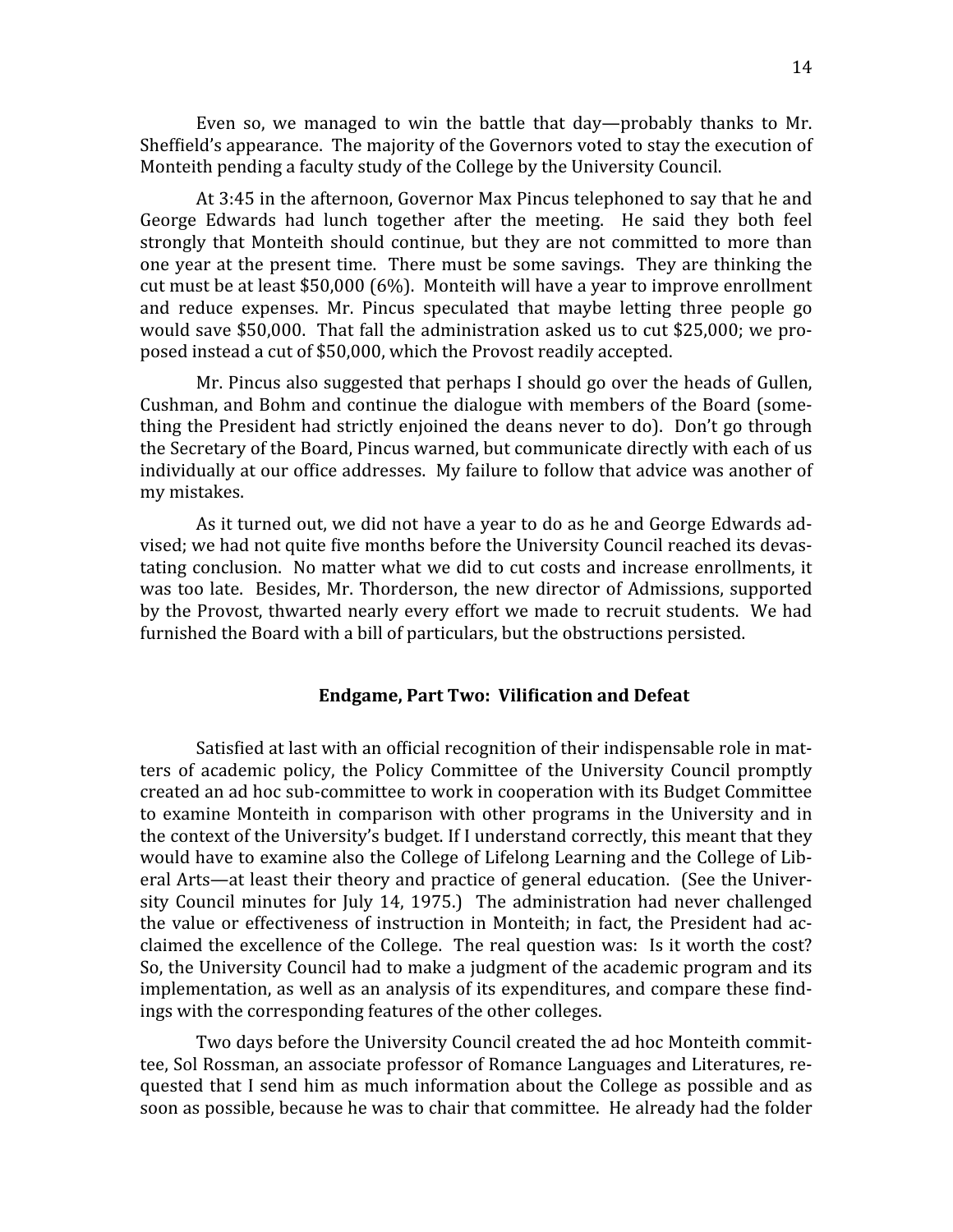we had given the Board of Governors, but in addition perhaps enrollment figures would be helpful. He said that the questions had not yet been defined, but eventually the University Council's Policy Committee, Curriculum and Instruction Committee,
and
Budget
Committee
would
meet
together
and
address
the
question
of
phas‐ ing
out
Monteith.

Eight
members
of
 the
University
 faculty
had
expressed
interest, he said, in serving on the sub-committee: Sandra Brown (Admissions), Leon Lucas (Social
Work),
Helen
Suchara
(Education),
Ruth
Morrissey
(Nursing),
James
McMick‐ ing
 (Engineering),
 Bernice
 Kaplan
 (Anthropology),
 Norman
 LeBel
 (Chemistry),
 C. Norman Guice (History), and Rossman. They will work throughout the summer, although the composition of the committee was not officially confirmed by the University
Council
until
it
met
on
July
14.

To help the ad hoc committee do its job, we sent them loads of material: a bibliography of books, articles, and research reports on Monteith; samples of syllabi from
 all
 three
 divisions;
 letters
 from
 other
 academics,
 including
 a
 very
 long
 one from Mildred Henry, research sociologist at Berkeley, who participated in the longitudinal study of Monteith students sponsored by the Center for Research and Development
in
Higher
Education
at
 the
University
of
California,
Berkeley.

 In
her
letter Dr. Henry endeavored to place the Monteith project in the context of the rest of contemporary higher education and American civilization. From the oral report that the Rossman committee made to the University Council on November 5 and 12, 1975,
it
appears
that
they
completely
ignored
this
letter
and
all
the
research
reports on Monteith. No mention of the specifics of any of them was ever made. My hunch is that they had their minds made up before they even got started. One day that summer, while having lunch at the Belcrest next to a table where some of the committee
members
were
also
dining,
a
professor
from
Monteith
overheard
one
of
them say, "Now we'll finally get the bastards." The old hostility was still there. To paraphrase Peguy in one of his poems, "Professors have a memory that goes way back."

By July 28 the University had a new provost, Professor of German Diether Haenicke. Dr. Bohm had been removed silently, without fanfare or public explanation. Shortly after Diether was appointed, he visited me in my office. He wanted to know of any promises that had been made to me. I wasn't sure what a promise was. Was having been assured that Monteith would never be eliminated a promise?

Interestingly,
on
August
22,
1975,
the
University
Council
passed
a
resolution drafted by Professor Ross Stagner, chairman of the Psychology Department, and directed to President Gullen, supporting Gullen's efforts to weather the current financial
 crisis.

 It
 read,
 in
 part,
 "Instruction
 and
 research
 are
 the
 primary
 function
 of Wayne State University; therefore, all programs which do not directly serve these primary functions must be examined as to whether their function is essential to Wayne State University at this time. Programs of lower priority should be terminated
as
humanely
as
possible."

One
should
have
 thought
 that
 those
parties
most concerned
 and
 responsible
 for
 balancing
 the
 budget,
 agreeing
 with
 the
 University Council's stated priorities, would have nominated, say, the varsity football program for termination "as humanely as possible" instead of an entire college. I don't know what the budget was for varsity football, but I doubt that its income from ticket sales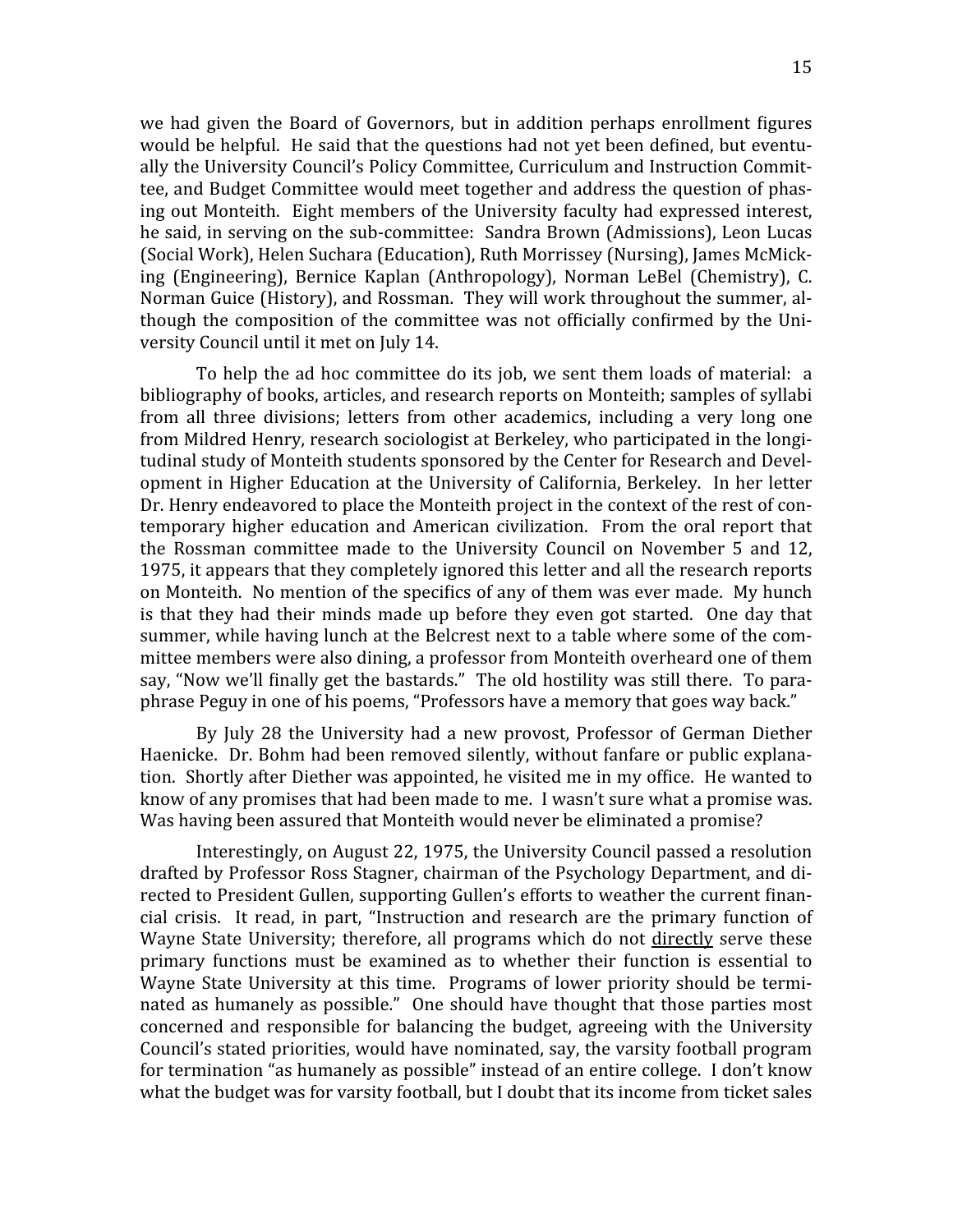came anywhere near its costs. The Tartars (as they were then called) lost nearly every game every year, and attendance was very low. I suppose, though, it would not
have
been
politic
to
suggest
 following
the
example
of
the
University
of
Chicago and eliminating varsity football. The UofC used to be a great university until it did that.

On
 September
 18,
 having
 received
 about
 1,000
 pages
 of
 documents
 from Monteith during the summer, the ad hoc committee met with representatives of Monteith to ask questions. Representing the College were Paul Bluemle, Kay Hartley, Martin Herman, Jaime De la Isla, Sara Leopold, Clifford Maier, Carleton Maley, Thomas
Waters,
and
myself.

During
the
meeting
we
asked
the
committee
members whether they had any negative criticisms of Monteith or whether they had received any negative criticisms of the College from anyone else. They answered that, with the
possible
exception
of
an
expression
of
disappointment
with
 the
combined
pro‐ gram
between
Monteith
and
 the
Law
School
 (which
had
been
initiated
by
 the
Law School and which the Monteith representatives admitted did not work well), they had no criticisms to offer, nor had they received any. Mr. Rossman said that of course
 it
 was
 inevitable
 that
 one
 would
 pick
 up
 comments
 from
 "the
 man
 on
 the street"—that would happen about any college—but he said that he and the committee
did
not
take
casual
anecdotes
seriously.

By
 September
 22,
 Monteith
 had
 accepted
 a
 budget
 reduction
 of
 \$91,418 (11%)
 and
 had
 volunteered
 to
 accept
 an
 additional
 cut
 of
 \$16,307.

 Eight
 other schools and colleges had received net increases in their allocations. In order to further
reduce
our
cost
per
credit
hour,
we
increased
the
maximum
size
of
discussion sections to 20 from 12. Applications and admissions had increased in the spring by some 20% over the preceding year, but in the fall term of 1975 the no-show rate (the
 number
 of
 persons
 who
 declined
 to
 register
 in
 Monteith *or
 to
 attend
Wayne*  State at all) reached a record-breaking 50%, which was double the average rate of no-shows in previous years. That the University administration was bent on closing down
Monteith
may
have
had
something
 to
do
with
 the
decline.

Monteith
advisor Dr. Richard Schell told the Monteith Faculty-Student Assembly on October 8, "Seldom
a
day
goes
by
that
a
student
doesn't
ask
whether
it
will
be
possible
to
complete a degree in Monteith." The figure also suggests possible corroboration of our hunch that if students who would normally be attracted to Monteith are deprived of the opportunity, many will go to another university; you cannot count on their staying at
Wayne;
there
will
be
a
corresponding
loss
of
tuition
revenue.

For the second time, at the ad hoc committee's request, the same representatives
of
Monteith
(plus
Monteith
Student
Board
president
Albers,
and
Maria
Torres, replacing Jaime De la Isla) met on October 10 to answer questions. Again we asked whether committee members themselves perceived any shortcomings in Monteith or had received any negative criticisms from any other source. And again they answered no to both questions. In fact, they expressed several compliments for Monteith. We brought up a few problems that we have in the College, all of which are discussed
in
our
Self‐Study
Report
dated
August
13,
1975,
copies
of
which
had
been given
 to
 the
committee.

We
 told
 them
what
we
were
doing
about
 those
problems.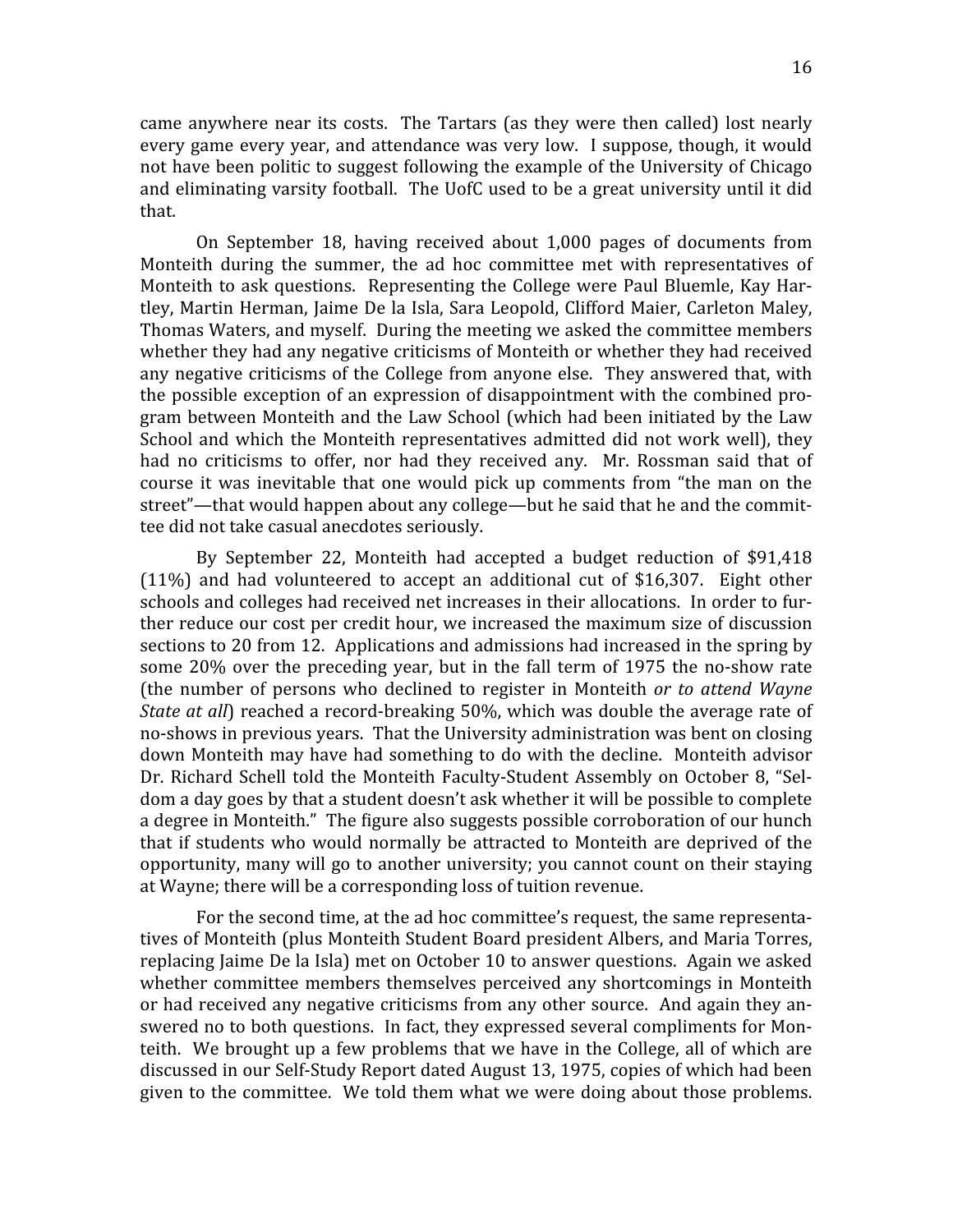The only comment offered by committee members on the problems we had identified was that such problems (for example, how to help students write better and how to reduce the time faculty must spend in meetings) are shared generally throughout this and practically every American university. We asked that our next meeting
with
the
committee
be
devoted
to
a
consideration
of
budgetary
matters.

As it turned out, we were never invited back; the October  $10<sup>th</sup>$  meeting was the
last
chance
the
committee
gave
us
to
meet
with
them.

On
October
21,
Provost
Haenicke
 telephoned
 to
let
me
know
 that
one
week earlier the ad hoc committee had made an oral report to the Policy Committee of the University Council and that, after brief debate, the Policy Committee had endorsed the
recommendation
that
Monteith
"be
phased
out."

Associate
Provost
Mel
Stewart was also on the line (I presume as a witness that Dean Hafner had been notified). I was surprised on four counts: first, that the committee had made and reported its decision
only
 four
days
after
our
last
meeting
with
them;
second,
that
even
though they
never
voiced
a
single
criticism
of
Monteith
their
judgment
apparently
was
that this college was not worth a straw; third, that Diether waited a full week before telling me; and fourth, that he told me at all—that was not consonant with the way his higher-ups had done business back in May. I wonder if he had to talk the President into
allowing
me
to
be
forewarned.

At
any
rate,
I
thought
it
was
nice
of
him
to
call.

That day I gathered our coordinating committee together. Paul Bluemle made
some
very
astute
remarks:

1. If the reason for recommending a phase-out of Monteith is that the University is faced with a dire financial crisis and needs to save several million dollars in
order
to
balance
its
budget,
and
that
Monteith
must
go
because
its
cost
per
credit hour is too high, would the committee have recommended that one or more of our competitors for funds be phased out if our cost per credit hour were lower than theirs, say, \$5 or \$10? (We felt sure we knew the answer to that.)

2. The committee and Wayne State as an institution, said Paul, "is saying they don't care for me and they don't care for Monteith." (I felt this expression of hurt to be particularly stinging, since Paul had served the College and the University as a professor [in the true sense of the word] and in various administrative capacities so selflessly for fifteen years. I don't think he was ever fully appreciated by the administration.)

3.

They
will
save
nothing
unless
they
retain
our
students
and
can
teach
them more
cheaply.

How
many
can
they
keep?

4. It is clear from the chronology and the committee's rationale that some very powerful figures are moving very rapidly. A reasonable inference is that they are
doing
so
 for
other
than
budgetary
reasons.

Evidently,
George
Gullen
is
doing
a PR job on the legislature [and using Monteith for this purpose]. Nothing has been done
by
the
administration
to
reduce
expenditures
within
the
current
Riscal
year.

5. We should spend five or ten minutes with each student to discuss each one's
personal
situation.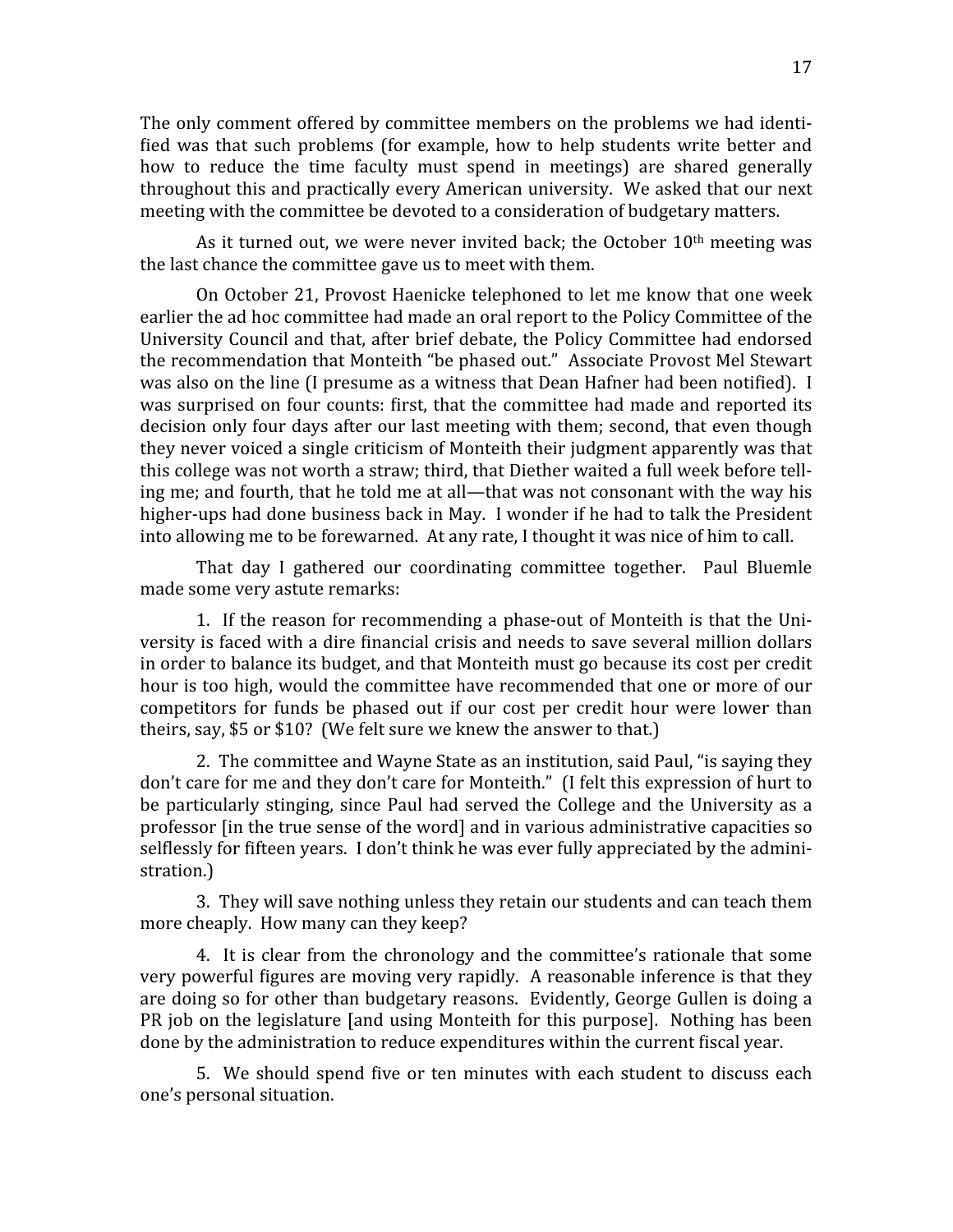Anticipating that some students might decide to transfer into Liberal Arts, Dick Schell recommended that we make a case for that college to accept Natural Science and Socio-humanistic Studies credits as applicable to Liberal Arts group requirements.

 (Dick
 followed
 through
 on
 his
 own
 recommendation
 quite
 success‐ fully.)

On the 27<sup>th</sup> the ad hoc committee released its two-page "Summary Report." stating, "The quality of the basic Monteith program is not in question. The problem reduces to a university-wide financial one." I think that explains why they voiced no criticisms whatever at either of our two meetings with them. On the other hand, it does not necessarily mean that the quality of the program is high, average, or barely passable—just that quality was not an issue, only cost. The "Summary Report" comments briefly on costs per credit hour and the financial situation of the University, then states, "Given the current and continuing financial plight of the University and the duplicative and costly nature of Monteith, the Committee regretfully recommends
 that
Monteith
be
phased
out."

 (That
was
a
nice
way
of
proclaiming
bad news. Were there no evidence to the contrary I would accept their regret at their word.) The nature of the reputed duplication, length and practicability of the phaseout, the 11%-to-15% savings already realized by Monteith, the savings that might (or might not!) accrue from eliminating the College, the cost of Monteith to the University as a percentage of total expenditures (0.18%), concrete circumstances that bear upon the feasibility of financial savings, the fate of the programs and of the students, a comparative evaluation of Monteith in relation to other colleges and to the goals
 of
 the
 University
 (which
 was
 part
 of
 the
 charge
 to
 the
 committee),
 and
 the educational consequences for Wayne and its national reputation are not mentioned. The emphasis in the report is on severe financial exigency (although use of the term was probably discouraged by University attorneys fearful of trouble with the unions). The report neither specified nor alluded to any *evidence* that the phasing out of
Monteith
would
redound
to
the
greater
good
of
the
University
and
its
students.

The day after Mr. Haenicke's phone call, the secretary of the University Council,
Professor
Milton
D.
Glick,
wrote
to
me,
"The
University
Council
will
consider
the adoption of the enclosed Summary Report of the ad hoc Monteith Committee at its meeting
of
November
5,
1975.2

On November 4, representatives of the local chapter of the AAUP met with three
representatives
of
the
University
Council
to
discuss
the
question
of
protecting the
rights
of
Monteith
faculty
who
might
be
affected
by
the
proposed
dismantling
of the College. The AAUP had prepared a document for the University Council that in-

<sup>&</sup>lt;sup>2</sup> It appeared to me that Milton Glick did outstanding work as secretary of the University
Council.

I
am
reminded,
though,
of
an
anecdote
related
to
me
by
Professor Sandra
McCoy
on
October
28.

In
a
conversation
with
Milton
she
said,
"'In
Monteith we're teaching Plato. In Liberal Arts you're giving an "in-depth" course analyzing graffiti on restroom walls.' Milton nearly fainted." At the end of their conversation he exclaimed, "I wish that g\_d committee had said that Monteith was no good. It would make my life easier." On November 12<sup>th</sup> they did.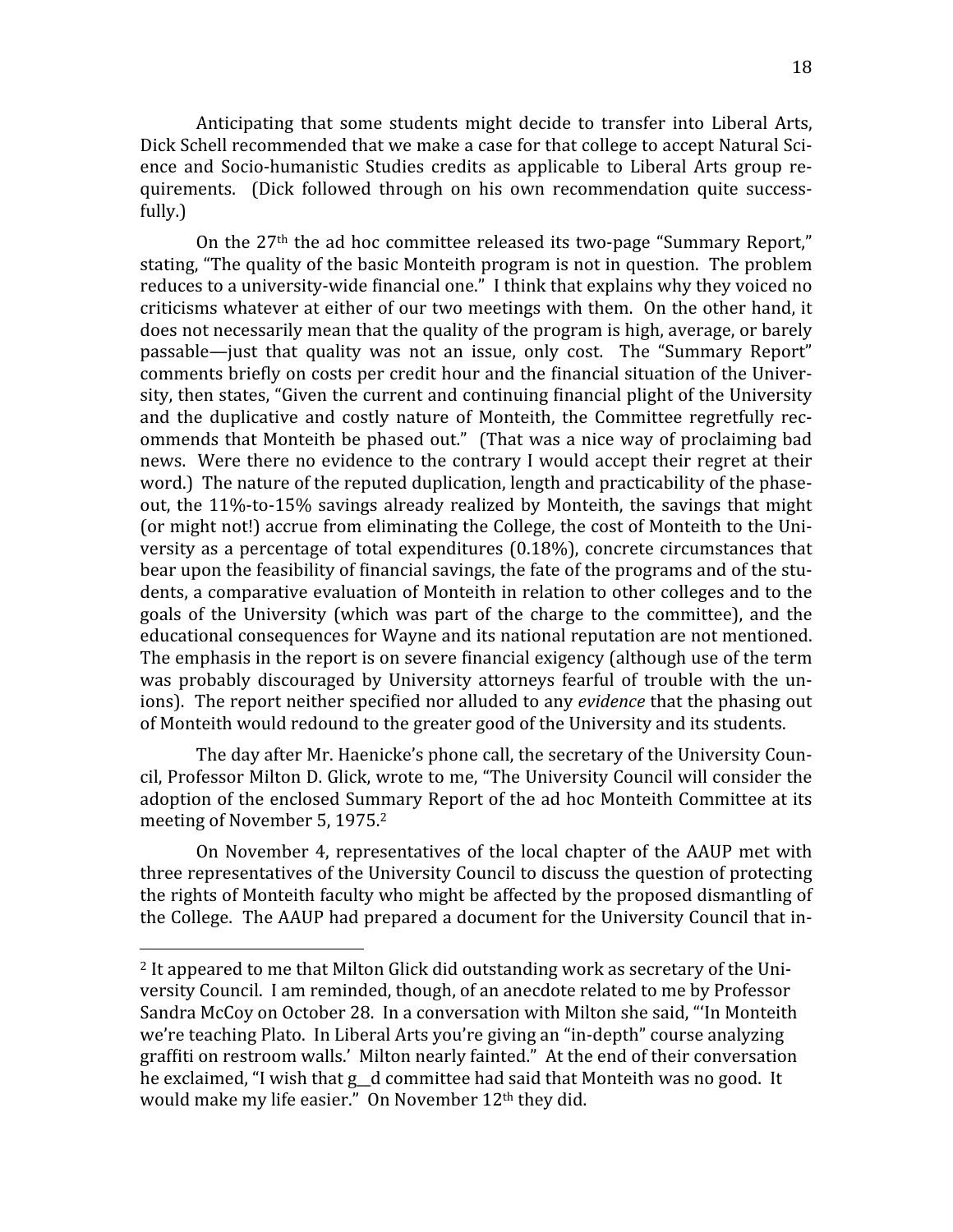cluded
a
statement
of
national
AAUP
policy
on
terminating
programs
on
account
of financial exigency. The message to the University Council is reputed to have warned that if "extraordinary financial exigency" is declared as the reason for abolishing Monteith, the University administration could use that proclamation to reduce other programs
as
well
and
to
lay
off
faculty
in
other
schools
and
colleges.

It
urged
that
a "program termination" should be based on *educational* grounds and that, in either case,
national
AAUP
policies
should
be
 followed
when
dealing
with
 the
problem
of what to do with affected staff. A compromise was reached: The AAUP would not distribute its document if representatives of the University Council would give assurance that an amendment would be made from the floor with respect to the AAUP policies
on
faculty
reassignments.3

The University Council met on the following afternoon, the 5<sup>th</sup> of November. A statement from President Gullen supporting the proposed abolition of Monteith strictly on *financial* grounds was distributed. Introducing ad hoc committee chairman Sol Rossman, Provost Haenicke (who was, ex officio, chairman of the University Council) emphasized that the oral report that Mr. Rossman was about to give—and not the "Summary Report" distributed earlier—will constitute "the official report of the committee." A full account of the three-hour debate that followed and of relevant documents received by the Council is contained in the Council's minutes and appendices
 for
November
 5,
 1975.

 Three
Monteith
 students,
Al
Stern,
 and
 I
were allowed
to
address
the
Council.

A
full
transcript
of
my
remarks
is
in
the
University Archives. Each of us who spoke attempted to refute the falsehoods and misjudgments perpetrated by the ad hoc committee in its "Summary Report" and by others. Professors
Sara
Leopold
and
Martin
Herman,
 the
Monteith
elected
representatives to
the
Council,
also
engaged
in
the
debate.

Practically
all
the
points
that
we
had
made
and
thought
germane
to
the
issue were ignored by speakers opposed to the continuance of Monteith. Instead, they argued
 that
nothing
of
value
would
be
lost
if
Monteith
were
discontinued
because, after
all,
everything
offered
by
Monteith
is
available
elsewhere
in
the
University,
and Monteith
 faculty
 would
 be
 disbursed
 throughout
 other
 University
 departments. Monteith, they said, was "duplicative." Students presently enrolled in Monteith will of
course
 transfer
into
Liberal
Arts
or
 the
College
of
Lifelong
Learning,
where
 they will get as fine or better an education at a much lower expense to the University.

While the main argument against Monteith was based on the administration's cry of financial distress, the oral report by Mr. Rossman and company omitted

<sup>&</sup>lt;sup>3</sup> I learned of these transactions from Associate Professor of Science of Society Ernst Benjamin, who was president of the Wayne State chapter of the American Association
of
University
Professors
at
that
time.

Attending
the
meeting
were
himself
and Professor
Fran
Wehmer
(Psychology)
for
the
AAUP,
and
Professors
Glick,
Kaplan, and
Rossman
for
the
University
Council.

National
AAUP
policy
in
effect
at
that
time is stated in its publication "On Institutional Problems Resulting from Financial Exigency:

Some
Operating
Guidelines," *Policy
Documents
and
Reports*(February,
1973), pp.
43‐44.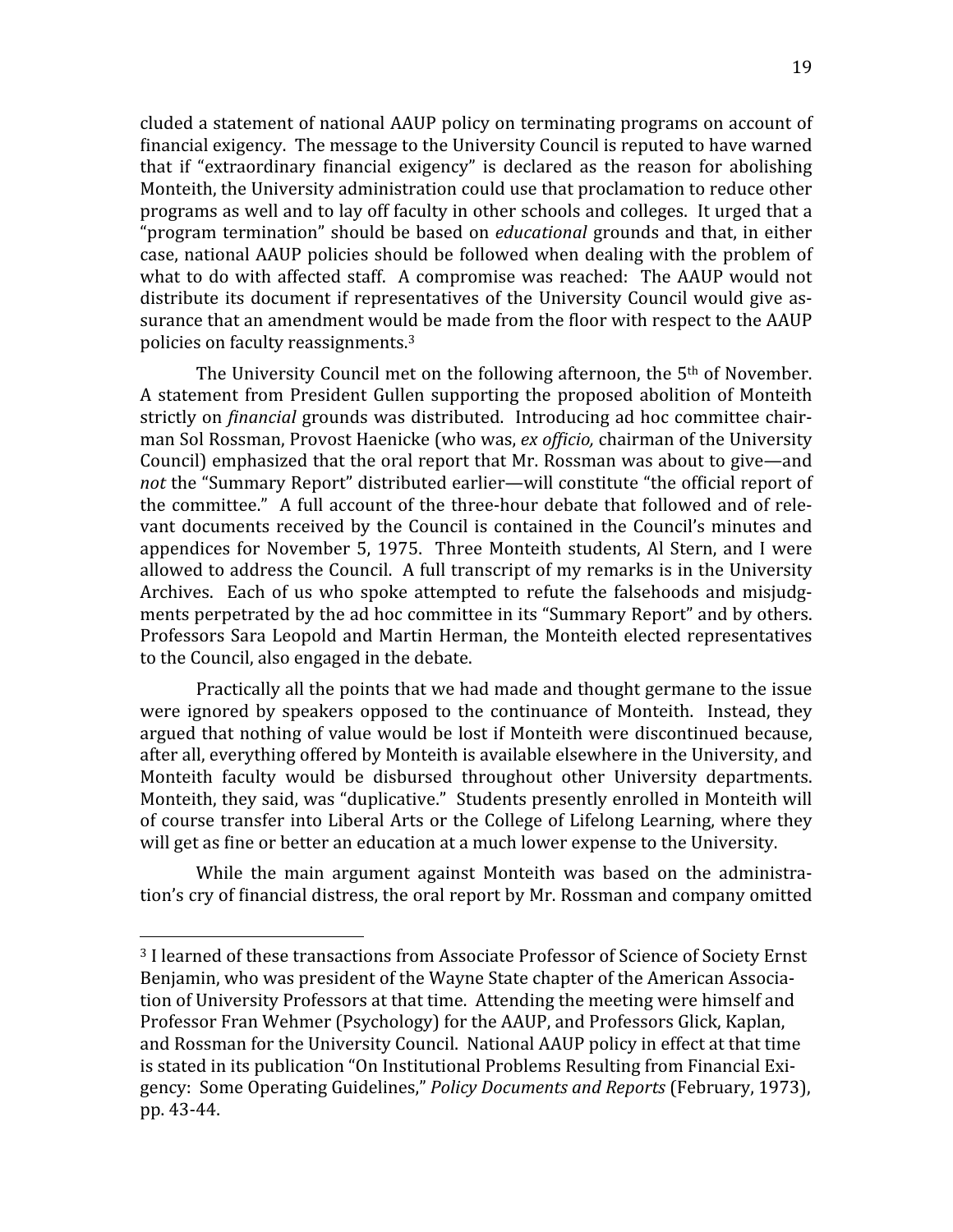the written statement in the "Summary Report" that "[t]he quality of the basic Monteith program is not in question." Nor did the oral report repeat that "[t]he problem reduces to a university-wide financial one." Rather, it emphasized that "the widespread problem of the decline of quality of education must take precedence over the interests
of
a
small
group."

In
other
words,
funding
Monteith
College
has
resulted in a decline in the quality of education, both because Monteith does it poorly and because
the
allocation
of
funds
to
Monteith
deprives
other
colleges
of
the
support
they need, to the detriment of the quality of education they can offer. Finally, instead of the October 27<sup>th</sup> words "The Committee regretfully recommends that Monteith be phased out," the November 5<sup>th</sup> report simply stated, ". . . the Committee recommends
a
program
discontinuance
of
Monteith
College
to
be
accomplished
by
a
phase out." By these words, the University Council could avoid invoking "extraordinary financial exigency" as its reason for phasing out Monteith, leaving the impression that
"program
discontinuance"
was
based
on
educational
grounds:

Monteith's
"du‐ plicative" nature and an affirmation that the first priority of the University was to provide
education
of
high
quality
to
the
largest
number
of
students.

By avoiding the invocation of "extraordinary financial exigency," the Council could preclude the possibility that the administration might use that as an excuse for
possibly
getting
rid
of
personnel
and
programs
in
other
parts
of
the
University. Yet the rhetoric employed by the administration spelled out the gravest funding crisis ever faced by the University and still worse to come. I think, however, that Messrs. Gullen, Cushman, and Haenicke, no less than the local leadership of the AAUP faculty union and the Policy Committee of the University Council wanted to avoid the terrible calamitous turmoil that would have occurred had they invoked "extraordinary financial exigency" and begun to close down sundry programs and lay off scads of people to balance the budget. Only one dramatic gesture was needed to accentuate the desperate plight of the University and maybe persuade the state legislature and Governor Milliken to rescue our beleaguered university in the heart of
Detroit.

That
gesture
was
gladly
facilitated
by
the
inveterate
enemies
of
Monteith, who had waited patiently for sixteen years for this perfect opportunity.

For
internal
political
purposes,
however,
as
I
have
just
explained,
it
was
ex‐ pedient for the ad hoc committee to play down the immediate financial aspect in favor of making it appear that the decision was justified principally by considerations of educational policy and priorities. A substitute motion, proposed by Martin Herman,
would
have
allowed
Monteith
to
continue
but
with
the
provision
that
by
1977‐ 78 it shall have demonstrated its ability to reduce its cost per credit hour "to a level comparable to those of other undergraduate programs in the University."

Much more debate ensued at the November 5<sup>th</sup> meeting. One member of the ad hoc committee, Leon Lucas, rose to defend Monteith. Others did, too. But Norman LeBel, in response to the substitute motion, doubted that Monteith could reduce its costs "without losing the valuable personalized instruction, which is a hallmark of the core program at Monteith College." Visitors at the meeting, who had been invited to speak at the beginning, were not allowed to speak further, so I was unable to mention the graduate program (see p. 7 above) and its potential for delivering credit hours as cheaply as certain Liberal Arts departments that relied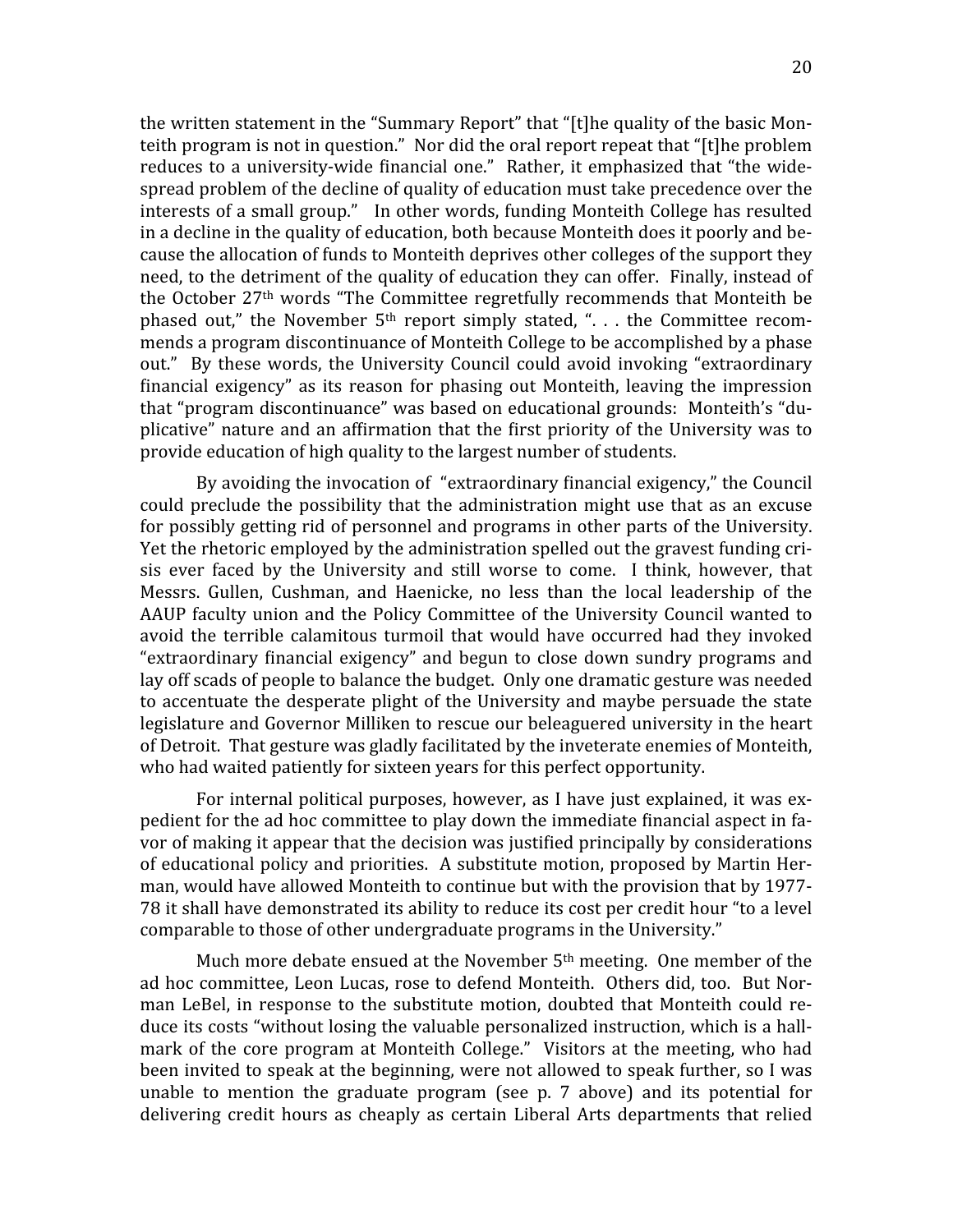ering
credit
hours
as
cheaply
as
certain
Liberal
Arts
departments
that
relied
heavily on
part‐time
faculty
and
graduate
teaching
assistants.

But it was Mr. Rossman who held forth at greatest length. For his arguments, see
especially
p.
403
of
 the
University
Council
minutes.

 In
my
opinion,
he
wielded some tricky distortions. For example, he said, "The Committee found it extremely difficult to justify sections of 700 in Liberal Arts while sections of 12 to 20 students existed in Monteith College." I think the large lecture courses in Liberal Arts, in Psychology
 and
 Biology,
 for
 example,
 were
 the
 products
 of
 deliberate
 pedagogy
 and would
not
have
been
changed
substantially
had
those
departments
had
more
money and staff. In Monteith also we set up large lecture sections, with as many as 300 students each, in all the core courses of the three divisions. True, each course also entailed small discussion groups. We rarely employed part-timers to teach those sections
and
never
used
graduate
teaching
assistants
(we
had
none).

Mr. Rossman further argued that interdisciplinary education at Wayne was not confined to Monteith, but neither he nor members of his committee engaged in discussion of the *content* of Monteith's core curriculum—which, after all, one would have thought to be the most crucial feature to examine if one were trying to evaluate the
educational
 policy
and
 practice
 of
a
 college
in
 comparison
with
 those
 of
 other colleges.

A
few
courses
with
some
cross‐disciplinary
content,
offered
as
electives
to satisfy
group
requirements,
do
not
constitute
anything
like
Monteith's
required
core curriculum of six team-taught interdisciplinary courses in each of three areas, plus three advanced courses in Modes of Thought, and a senior essay.<sup>4</sup> To claim that Monteith was "duplicative" of the curriculum in Liberal Arts was a spurious argument, evidence of negligent scholarship or intentional misrepresentation.

Mr. Rossman also asserted that Monteith did not have "a great deal of impact on the University" and did not serve as "a major service unit of the University." He made no mention of the Monteith program for the School of Social Work, which had led to the creation of a bachelor's degree program in that school. Nor did he mention the general education program that the College of Engineering had asked Monteith to develop and which was providing instruction to some 300 or so undergraduates
every
term.

That
program
was
created
at
the
request
of
Dean
Stynes
after the
 national
 engineering
 accreditation
 authority
 had
 criticized
 his
 college
 for
 the scanty
general
educational
provisions
for
engineering
students
given
by
the
College of
Liberal
Arts.

Mr.
Rossman
also
neglected
to
mention
that
it
was
Monteith
College that
initiated
a
program
in
Black
Studies
at
the
University
(which
led
eventually
to the creation of the Department of Africana Studies). He neglected to mention the Chicano‐Boricua
Studies
program,
which
created
opportunities
in
higher
education for Latino students who otherwise in all likelihood would never have attended college at all. He neglected to mention the Monteith program in Labor Studies, which created another vibrant constituency for the University. He never mentioned the Library Project directed by the late Patricia Knapp, which led to the creation of

<sup>4</sup>Al
Stern's
senior
course
Modes
of
Thought
had
been
visited,
evaluated,
and
praised by
the
distinguished
Constitutional
historian
Alfred
Kelly.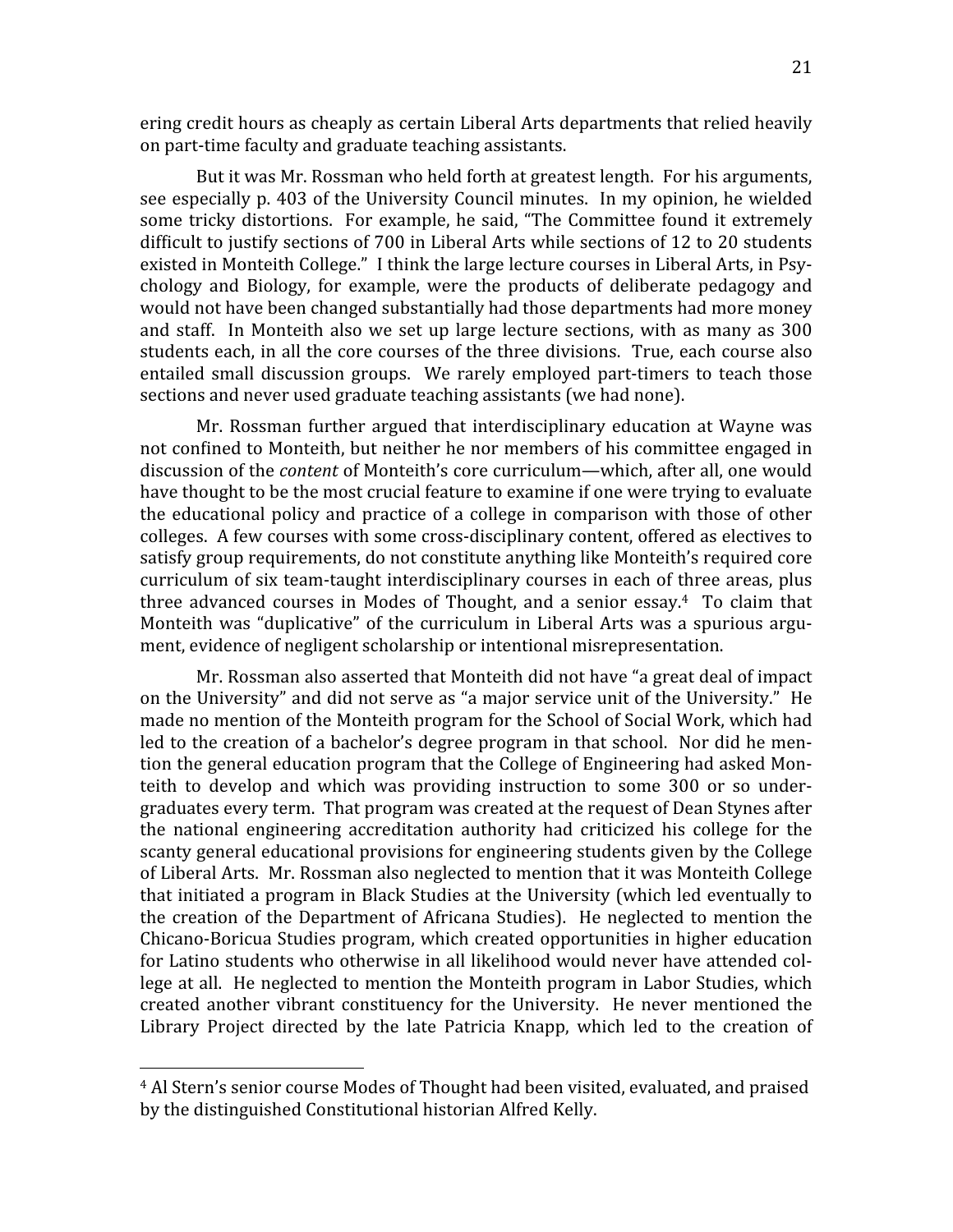courses
in
 bibliographic
instruction
in
 college
and
 university
libraries nationwide. He
never
mentioned
our
program
in
Third
World
and
Women's
Studies,
which
was the first such program at Wayne State, out of which evolved the Women's Studies program
in
the
College
of
Liberal
Arts
and
the
creation
of
the
Women's
Center
in
the University. Finally, he said nothing, nothing at all about the acclaim for Monteith that had been expressed by experts outside the University, such as David Riesman, Zelda Gamson, Joseph Gusfield, Morris Keeton, Conrad Hilberry, George Fischer,<sup>5</sup> or Paul Heist and Mildred Henry of the Center for Research and Development in Higher Education at the University of California, Berkeley. Nope. No impact.

And regarding the effectiveness of the core program, Mr. Rossman did not cite any of the available quantitative measurements of academic achievement—for example, the results of the Graduate Record Exam given to our first senior class in 1963, which are listed in ch. 6 of the "Report to the President" (December, 1963). Measured
against
the
national
norms
established
in
1954,
which
were
based
on
the scores
of
seniors
from
200
colleges,
the
scores
achieved
by
Monteith
seniors
in
the social science area averaged in the  $72<sup>nd</sup>$  percentile, in the humanities area the  $74<sup>th</sup>$ percentile, and in the natural science area the 78<sup>th</sup> percentile. Cliff Maier has pointed
 out
 that
 the average
 percentile
 achieved
 by
 all
 Monteith
 seniors
 on
 the natural science area question regarding scientific development was 96, and on the question regarding scientific methodology, 98. This was a cross-section of Monteith seniors, very few of whom had majored in a scientific discipline. Yet, some of the old guard
in
biology,
chemistry,
and
physics
in
the
College
of
Liberal
Arts
continued
to scoff at Monteith's core curriculum in natural science. It appears that, for them, scientific inquiry did not reach beyond the laboratory.

<sup>&</sup>lt;sup>5</sup> In his book Urban Higher Education in the United States (City University of New York, 1974), George Fischer, Professor of Sociology in the Graduate School at CUNY, devoted a chapter to Monteith. He wrote, "It struck me that the Detroit school [Monteith enjoys strong support from the many professional schools of its parent institution. While the main undergraduate unit, the College of Liberal Arts, tends to view Monteith as an educationally questionable upstart and a costly rival for scarce funds, the professional schools welcome and back the General Education scheme. Contrary to the usual view, they see it as a means of drawing into their professions students with a more developed imagination and understanding of life than undergraduates get when they specialize in narrow disciplines. That Monteith students spend at least half of their time on broad mental skills turns out to be very definitely a plus. This holds as well, it seems, for graduate schools. *Each year, from 66% to* 80% of its alumni go on to either a graduate or a professional school (p. 276, my italics).

Fischer also points out that Monteith was "the first 'cluster college' unit in urban higher education—the first to show that meaningful human collaboration over
time
works
well
only
on
a
small
scale,
even
in
a
vast
place."

In
a
footnote
he adds, "More than that, a list of the forty-three cluster colleges in the United States shows that Monteith is the oldest of all of them" (p. 281).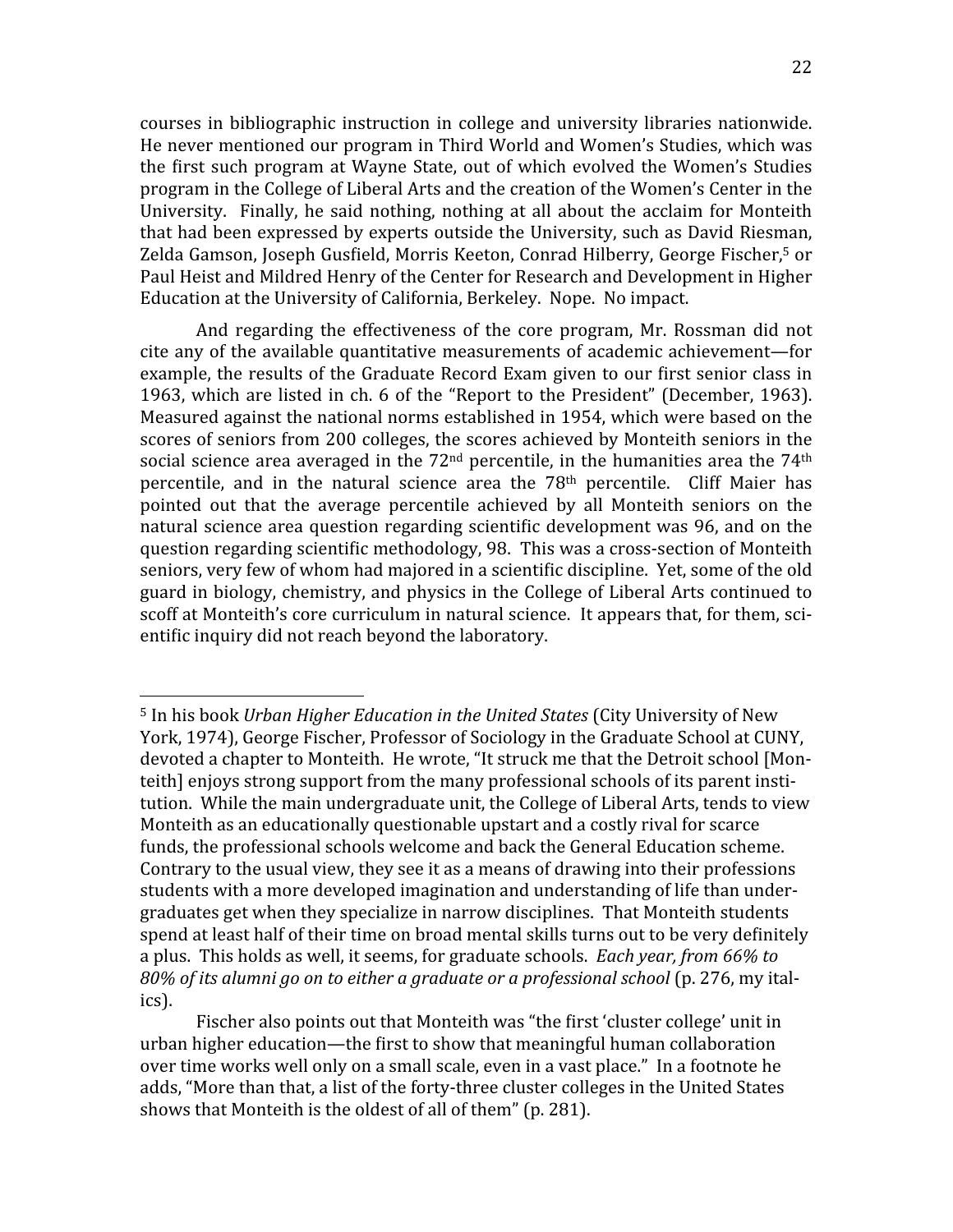Burning to point out some of these things, I asked but was denied permission to respond; the rules of the Council did not allow further input from outsiders. No vote on either the main or the substitute motion was taken at that meeting, which adjourned
at
5:05
p.m.

The
full
Council
met
again
a
week
later.

Speaking
for
the
ad
hoc
committee, Ms. Kaplan defended the thoroughness with which they had undertaken their work. She then addressed a number of issues that had been broached at the November 5<sup>th</sup> meeting of the Council. She said that the ad hoc committee felt that the only characteristic of Monteith that was unique was the small size of its discussion sections; every other feature of the Monteith program had its counterpart in either the College of Liberal Arts or the Weekend College. She cited many examples but did not mention that all the courses that involve cross-disciplinary work were electives and did
not
constitute
a
coherent
program
of
general
education.

She
disposed
of
the
myth
that
Monteith
has
a
national
reputation
by
pointing out
that
only
2%
of
its
students
come
from
outside
the
tri‐county
area;
she
pointed also to the absence of significant grants, which everybody knows are a "measure of national recognition," a sign of "fame." She pointed to the high attrition rate and low graduation rate of students in Monteith (somewhat oversimplifying the reality, we thought). She dismissed Monteith's relations with other schools and colleges at Wayne and denied Monteith' pioneered Black Studies and Chicano-Boricua Studies at Wayne. She calculated that, of the 1130 students taking Monteith courses in the Fall 1975 quarter, "only 749 claim[ed] Monteith as their College." So, she "questioned whether this was a luxury the institution could afford."

Mr. Rossman then joined Ms. Kaplan's attack, casting aspersions on the quality
of
the
Monteith
faculty
and
disparaging
the
accomplishments
of
Monteith
alumni. On the latter point they said not a word about the proportion of Monteith graduates who had earned graduate and professional degrees, a significantly higher proportion than that of Liberal Arts alumni.<sup>6</sup>

 $6$  On the morning of June 11, Paul Bluemle had asked four students to compile a list of occupational choices of our graduates. Data were available for only 597 of the alumni
who
had
graduated
between
1963
and
1975:

| Academic Dean       | 1  | Engineers                   | 3  | <b>Nurses</b> | 3            |
|---------------------|----|-----------------------------|----|---------------|--------------|
| Architects          | 4  | <b>Industrial Relations</b> | 3  | Peace Corps   | 3            |
| Artists             | 3  | Judge                       | 1  | Pharmacists   | 2            |
| <b>Biologists</b>   | 19 | Lawyers                     | 74 | Professors    | 48           |
| <b>Business</b>     | 29 | Librarians                  | 11 | Police        | $\mathbf{1}$ |
| Chemists            | 5  | Mass Media                  | 42 | Psychologists | 22           |
| Civil Service       | 3  | <b>Medical Doctors</b>      | 49 | Religion      | 8            |
| Dentists            | 3  | Military                    | 18 | Social Work   | 31           |
| Elementary &        |    | <b>Museum Curators</b>      | 2  |               |              |
| Secondary Educ. 202 |    |                             |    |               |              |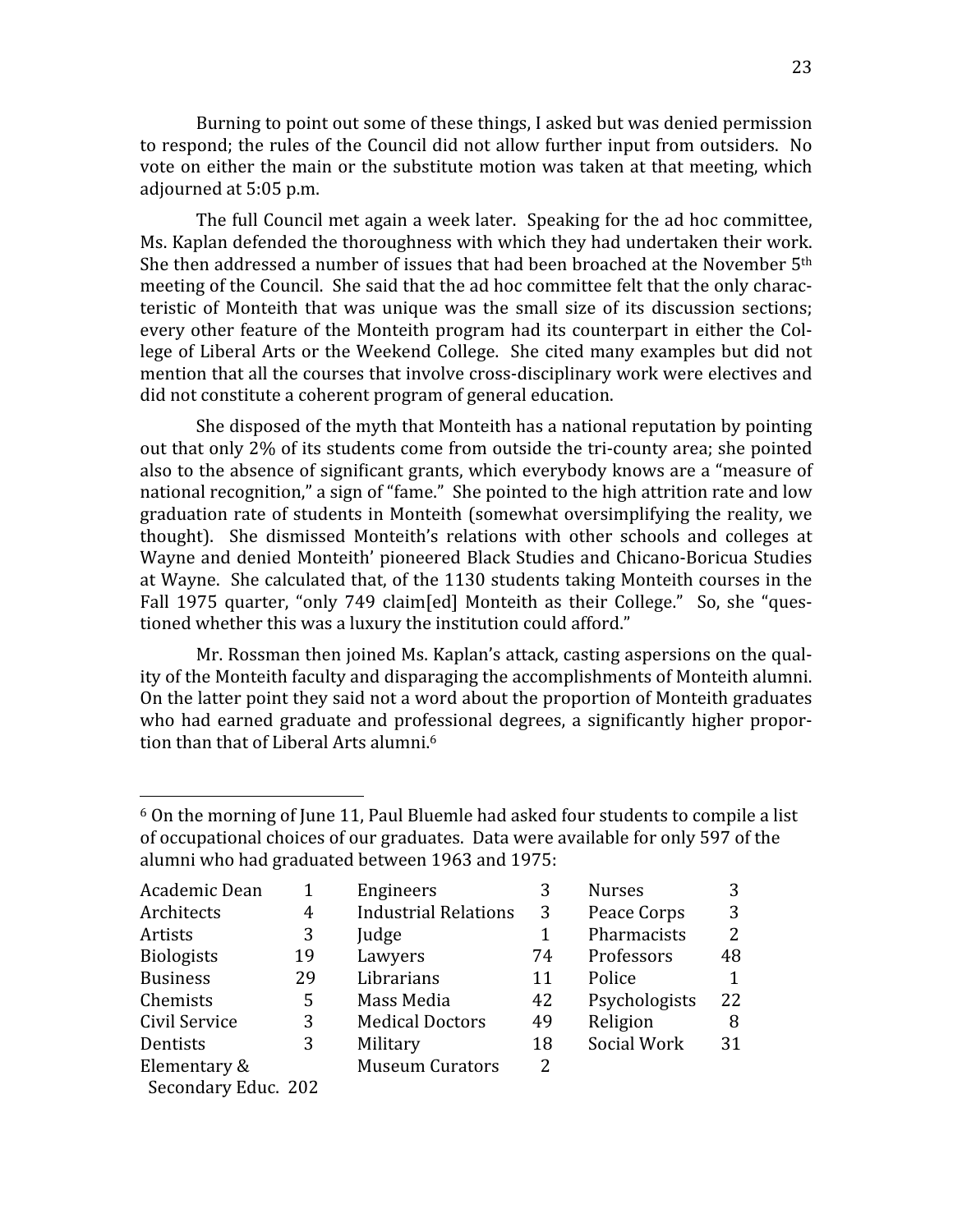Some members of the Council urged that, since the ad hoc committee had introduced,
in
effect,
an
entirely
new
report,
changing
radically
the
grounds
 for
their recommendation, Monteith should be allowed an opportunity to rebut. Mr. Haenicke, who chaired the University Council, ruled that that would not be necessary since Dean Hafner had already been given a hearing at the beginning of the debate on November 5. A request by Martin Herman to be given more time to study the
new
report
,
which
had
been
distributed
only
two
days
before
the
present
meet‐ ing,
was
ignored.

While
he
had
the
Rloor,
Marty
responded
to
as
many
points
as
he could,
 emphasizing
 the
 high
 achievement
 of
 Monteith
 students
 as
 documented
 by David Riesman and the Berkeley Center—both of which Kaplan and Rossman had scornfully dismissed. His substitute motion was defeated. A written commentary on
that
motion,
which
I
had
sent
to
the
Council,
was
ignored.

Several members of the Council spoke forcefully in defense of the College but to
no
avail.

One
scholar
declared
that
he
could
not
imagine
that
anything
Monteith might say at this point could change his mind. When the main motion was called. Sara Leopold called for a roll-call vote, but the Council chose to vote by show of hands. The motion to adopt the recommendation of the ad hoc committee carried by
a
vote
of
37
to
20
with
1
abstention.

The
meeting
on
Wednesday,
November
12,
1975,
lasted
two
hours.

Before
it adjourned, the Provost made a statement, reported on page 412 of the minutes:

Mr. Haenicke stated that this was a trying and painful decision for the Council to
make.

Every
thoughtful
faculty
member
would
regret
the
demise
of
a
pro‐ gram. [Insinuating that those who voted for the demise of the College were not
very
thoughtful?]

Mr.
Haenicke
urged
that
the
vote
should
not
be
looked at
in
terms
of
"defeat"
and
"victory."

[Does
anyone
doubt
that
the
enemies
of Monteith felt victorious and the losers thought themselves defeated? He expressed
 his
 hope
 that
 those
 members
 in
 favor
 of
 maintaining
 the
 program would not consider it a terrible defeat. [Just a mild setback, perhaps.] He said that the administration certainly does not consider the outcome as a victory. If not a victory, what did they think it was? Perhaps they really knew it was a disaster.] Mr. Haenicke expressed his strong belief that it was a necessary
but
unpleasant
decision.

He
believed
 that
in
such
unfortunate
 times with insufficient funding there must be discontinuance of programs. He also wanted to reiterate his statement that as Provost he would insist that the phase‐out
of
Monteith
College
would
be
done
as
humanely
and
honorably
as possible.

He
 said
 he
 feels
it
is
 his
 responsibility
 to
assist
in
every
way,
 the placement
of
faculty
of
Monteith
College
in
appropriate
positions
throughout the
University.

He
closed
by
thanking
the
ad
hoc
Monteith
Committee
which had made a very trying decision executed in a very fine fashion.

With those last six words the meeting adjourned: "executed in a very fine fashion."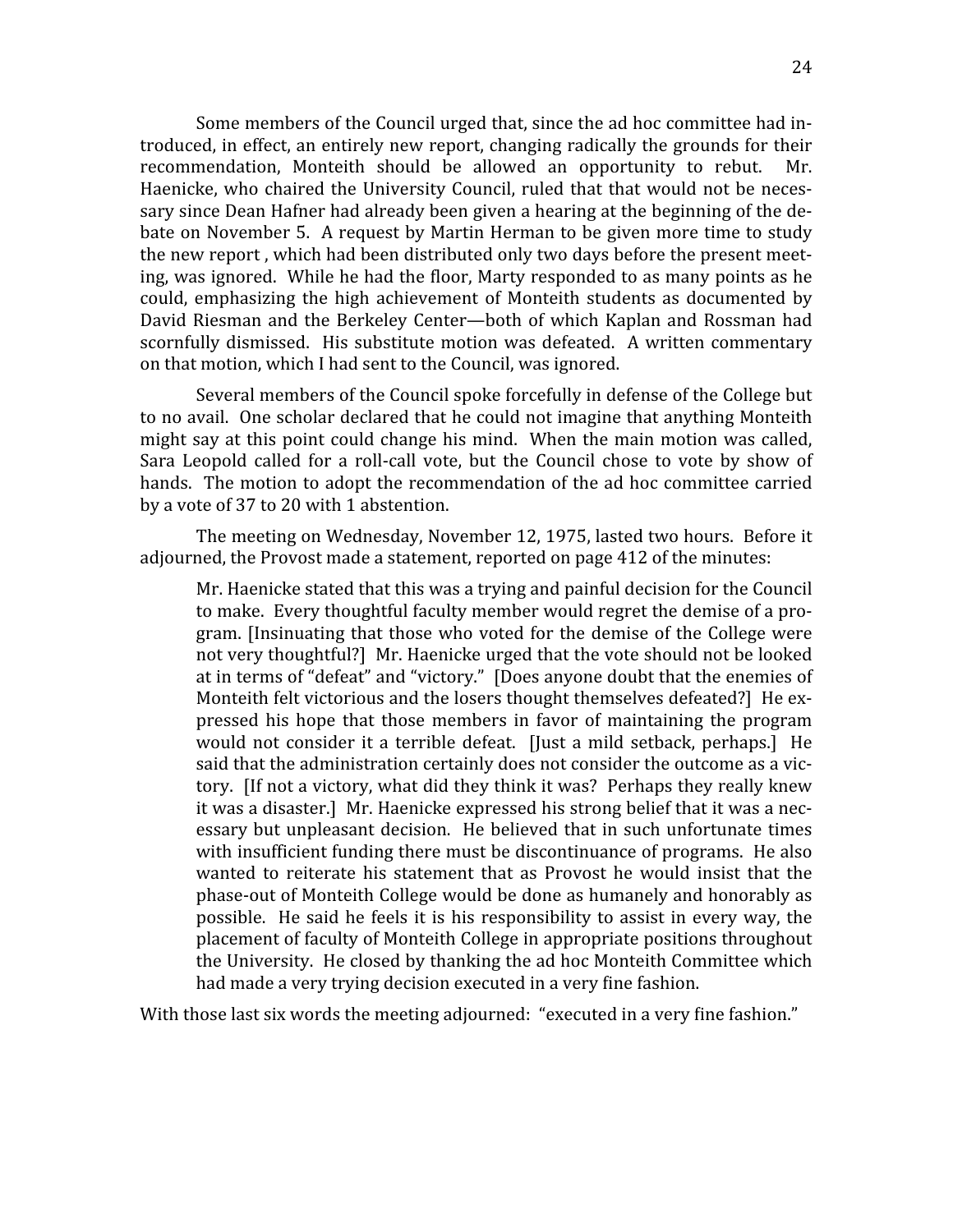25

Afterwards, a few of us walked over to the Belcrest for a drink. A woman who had been a member of the ad hoc committee came up to the table where we were
sitting
and
said
how
sorry
she
was
for
the
outcome.

Since my wife had our car that afternoon to take our children to music lessons, I asked Sara Leopold for a ride home. We rode most of the way in silence. Before getting out of the car. I turned to thank her and saw tears streaming down her cheeks.

I
learned
later,
on
December
2,
from
Ruth
Morrissey,
a
member
of
the
ad
hoc committee, that in the end its decision was unanimous and based solely on fiscal grounds.

The
committee
never
brought
up
or
discussed
any
negative
criticisms
of Monteith, she said. Yet, Professors Kaplan and Rossman came to the November 12<sup>th</sup> Council meeting thoroughly prepared to blast our faculty, students, core program, and
alumni.

For
many
Council
members,
perhaps,
this
was
the
clincher.

The
chair had ruled against the request of Professors Herman and Leopold to allow them to prepare
a
defense
against
these
new
and
totally
unexpected
calumnies.

Without much real hope we kept struggling to find salvation. For the rest of Fall Quarter, the coordinating committee thought of various things to do, mostly political, and we followed through with all the energy we had. An attempt on December 3 to persuade the University Council to reopen hearings on the Monteith case failed. Everything now would be up to the Board of Governors. The state legislature was not about to intervene on our behalf. Our urgent objective then, of course, was to dissuade the Board of Governors, who were to meet on December 10, from siding with the united front of the Gullen administration and the University Council's majority. Al Stern did manage to generate further publicity by holding a press conference in which he and I set forth a Monteith plan to continue operations at a drastically
reduced
cost.7

For the last time, on December 10, 1975, I addressed the Board of Governors. I presented the plan for survival that we had released to the news media a few days prior. My theme was responsibility: "Cognizant of the needs of Detroit and the University's financial crisis, we come with a twofold sense of responsibility: We recognize a responsibility to contribute what we can to this university's continuing quest for excellence in undergraduate education. And we recognize a responsibility to contribute what we can to the solution of the University's temporary but severe financial problems. Excellence and economy: a twofold responsibility that we fully

<sup>&</sup>lt;sup>7</sup> The plan was to expand the function of Monteith into that of a service college that would provide a coherent general education to some 2,045 pre-professional undergraduates
at
a
competitive
cost
per
credit
hour.

Included
was
our
program
for
ad‐ vanced
transfer
students
from
other
colleges.

The
experiment
would
be
evaluated in the second year by an objective outside agency under the supervision of a committee of the Board of Governors. The plan envisioned recruitment of six sizeable clienteles
not
then
being
served
by
Wayne
State.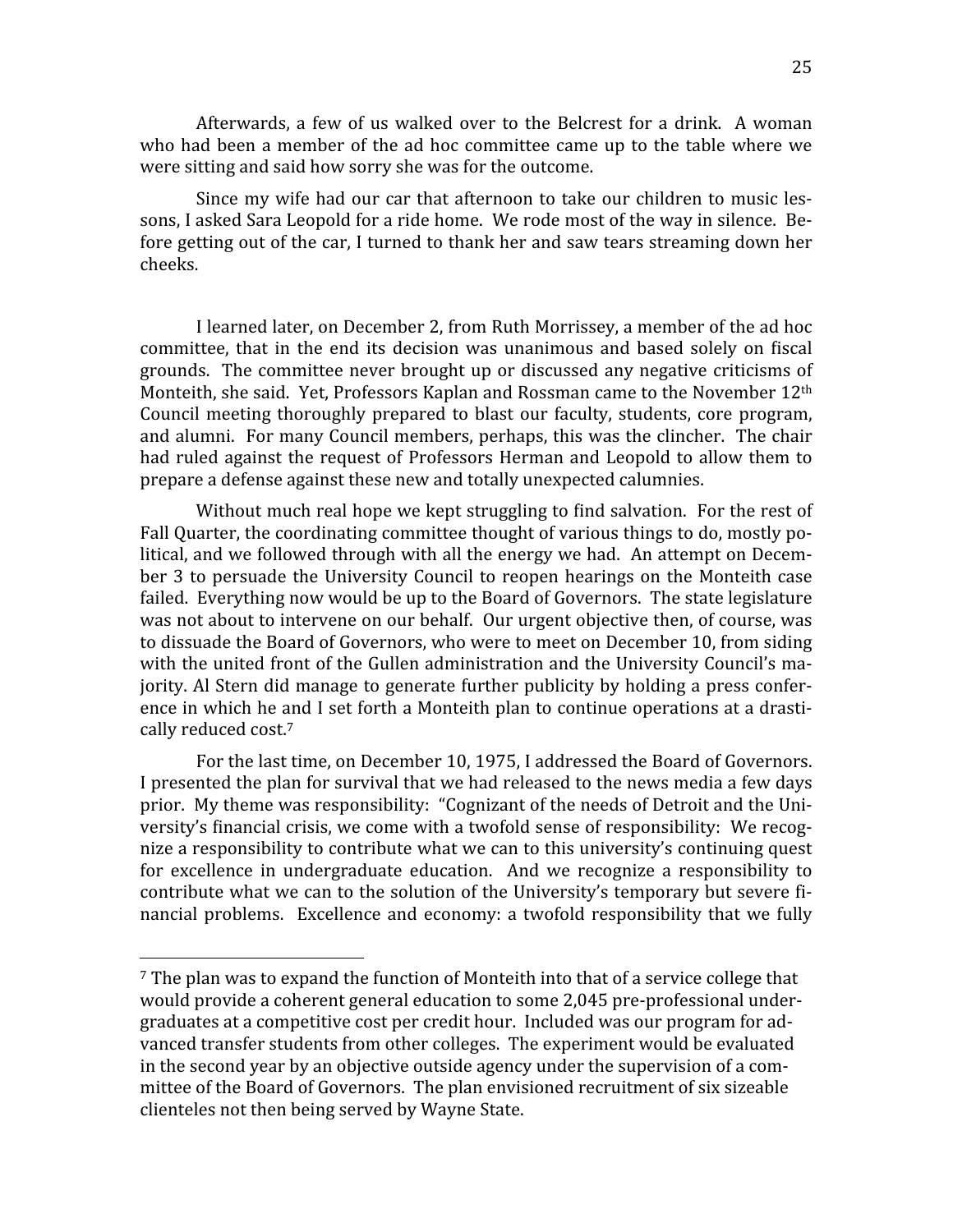accept." I then went on to describe the plan. The Governors listened politely to my lame rhetoric, argued back and forth a little, Mr. Gullen said what he thought should be done, and the motion to phase out Monteith carried by a vote of 7 to 1.

Back in the office there was work to do. We counted 21 tasks we needed to start
in
on
right
away
to
ensure
the
best
possible
arrangements
for
our
students
for the
remainder
of
the
academic
year
and
beyond.

In
March
1976,
I
was
terminated as
dean,
and
Marty
Herman
was
appointed
acting
dean.

In
my
judgment,
no
better person
could
have
been
chosen
for
the
job.

## **Epilogue**

As it turned out, Diether Haenicke certainly lived up to his word in finding appropriate relocations for all but one member of the Monteith faculty, tenured and non-tenured alike, who wished to keep working in Wayne State University. Understandably, some faculty wanted nothing further to do with the institution and found good
positions
in
higher
education
elsewhere.

Only
one
person
who
wanted
to
re‐ main at Wayne was not permitted to do so. And she, Dr. Rodabe Bharucha-Reid, filed a lawsuit alleging discrimination. Her lawyer proposed a very modest out-ofcourt settlement, but President Gullen turned it down. Instead, he hired the most illustrious law firm in Michigan to represent the University at a jury trial. She won, and
the
ruling
of
the
court
probably
cost
this
public,
state‐supported
University
be‐ tween \$500,000 and \$1,000,000 by the time the University paid for the settlement and
all
the
legal
fees.

Some of the faculty who stayed were reassigned to the Humanities Department in the College of Liberal Arts, where they continued to give courses they had designed at Monteith. Others, in the natural and social sciences, joined the Weekend College/University Studies program, where they too kept alive the Monteith tradition of general education. The Labor School and Chicano-Boricua Studies were retained as autonomous operations in the University. Dean Herman arranged for several of us (myself included) to give courses still needed by surviving Monteith students to complete their degree requirements during the phase-out period. The last one
Rinished
in
1981.

Eventually, the University terminated Weekend College and the College of Lifelong Learning, too. The Monteith tradition was then metamorphosed into the Interdisciplinary Studies Program of the (new) College of Urban, Labor, and Metropolitan
Affairs.

A
few
years
ago,
a
new
administration
closed
down
the
Humanities Department but saved its courses. Abruptly, in 2007, it terminated the ISP.

In
 April
 1976,
 President
 Gullen
 gave
 me
 a
 twelve‐month
 "administrative leave" unasked-for and with full pay! At the end of my leave, the English Department in Liberal Arts graciously took me in, where I happily taught until even after my retirement—except for a nutty unpaid leave in the early 1980s to trade eurodollar futures on the floor of the Chicago Mercantile Exchange.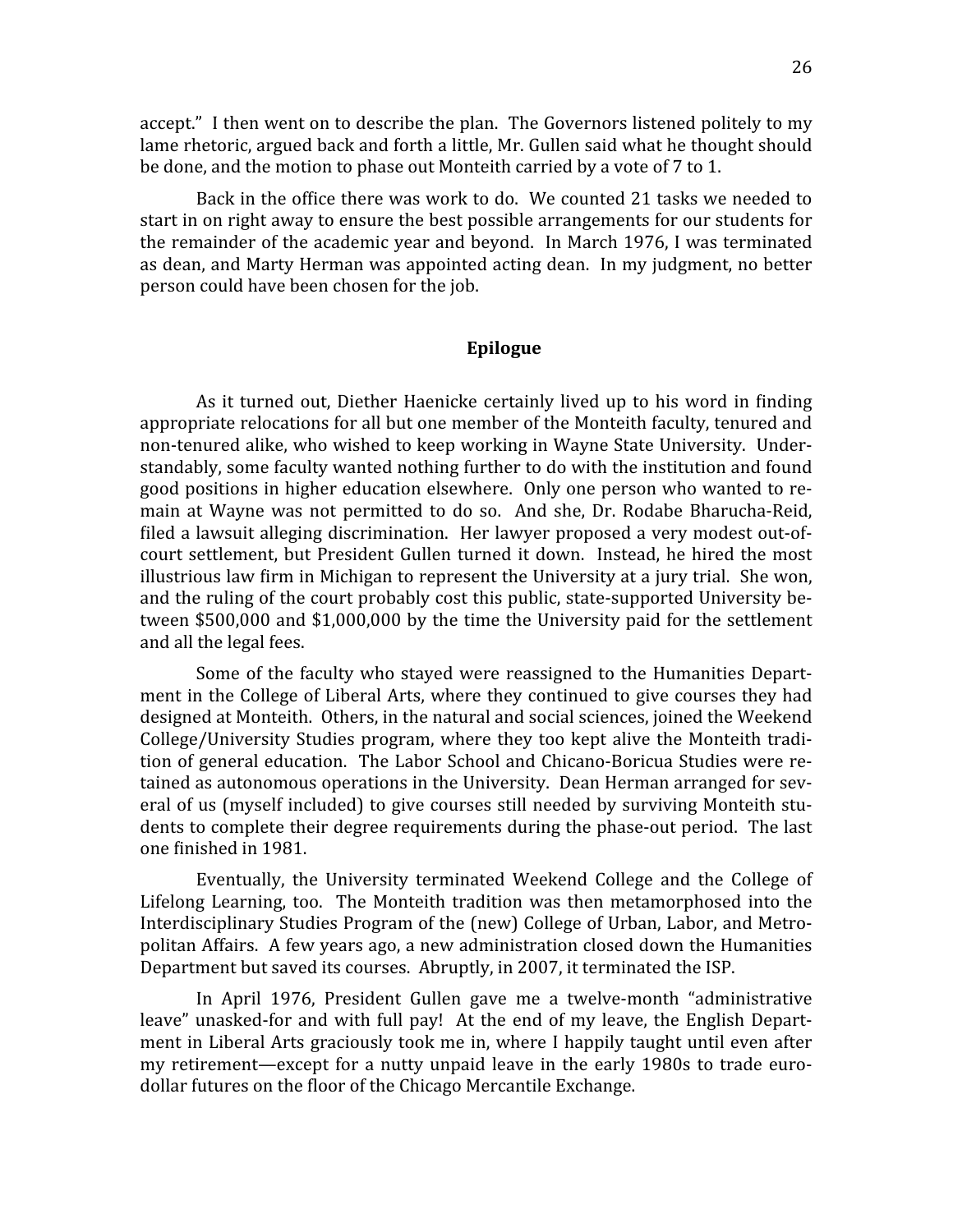Where the President found the money for my administrative leave and for the retention of my colleagues elsewhere in the University and to pay for the Bharucha‐Reid
extravaganza,
I
don't
know.

While I disagree with a number of their judgments and deplore some of their tactics,
I
am
persuaded
that
Gullen
and
Cushman,
Bohm
and
Haenicke,
even
Kaplan and Rossman were utterly sincere in their beliefs and unswervingly devoted to fighting for their convictions. I can say the same thing of myself. While I did the best I could, my best was not good enough. To my chagrin, I must admit I made several
errors:

It
was
a
mistake

\* not to have taken my Monteith colleagues' distrust of the old guard in Liberal
Arts
more
seriously;

\* not to have identified and reached out to our enemies in a friendly way, listened
to
their
concerns,
and
discussed
our
program
design
with
them;

\*
not
to
have
attended
Board
of
Governors
meetings
regularly
and
socialized with
them;

\*
not
to
have
sought
out
wealthy
prospective
donors,
including
foundations;

\*
 not
 to
 have
 worked
 more
 cooperatively
 with
 Dean
 Ben
 Jordan
 after
 Ron Haughton rejected the plan that Al Stern and Sara Leopold had proposed;

\* and not to have acted earlier on the plan to create a graduate program in Monteith
to
prepare
prospective
college
teachers
for
careers
in
general
education.

I
 suppose
 the
 Greeks
 might
 have
 called
 these
 personal
 failings
 a *hamartia* (literally,
"missing
the
mark"—a
metaphor
taken
 from
archery
and
often
mistrans‐ lated as "tragic flaw"). My ten-year-old son, Daniel, watching the June  $13<sup>th</sup>$  meeting of
the
Board
of
Governors,
discerned
the
truth.

We
had
let
him
take
the
day
off
from the Detroit Waldorf School, where the main lesson subject in the sixth-grade curriculum was Roman civilization. After the meeting, Daniel said to me, "Papa, you remind me of Marius. He was a good general but a poor politician."

Well, as the chorus says in the *Oresteia*, "Wisdom comes alone through suffering." I learned that my proper course in life lay no longer in the dark wood of academic
administration
but
in
the
green
pastures
of
learning.

One thought nags me more than any other: It's that I did not follow the wise counsel of my (and formerly Woodburn Ross's) secretary, Mrs. Gloria Fisherwhom all alumni of Monteith College surely and fondly remember. You see, I used to suppose that I could solve any problem by sitting at my typewriter and composing
 clear,
 accurate,
 coherent,
 persuasive
 memoranda,
 certain
 that
 reason
 would carry the day. After all, this was a university, a community of scholars. So instead of going out to lunch, I would bring a brown bag to the office and spend the noon hour at the typewriter "solving problems." From time to time Gloria would suggest that I take this or that important personage out to lunch, as Mr. Ross used to do. To this day I cannot dispel the thought that, had I followed her advice and the example of Woodburn
Ross,
it
might
have
made
a
difference.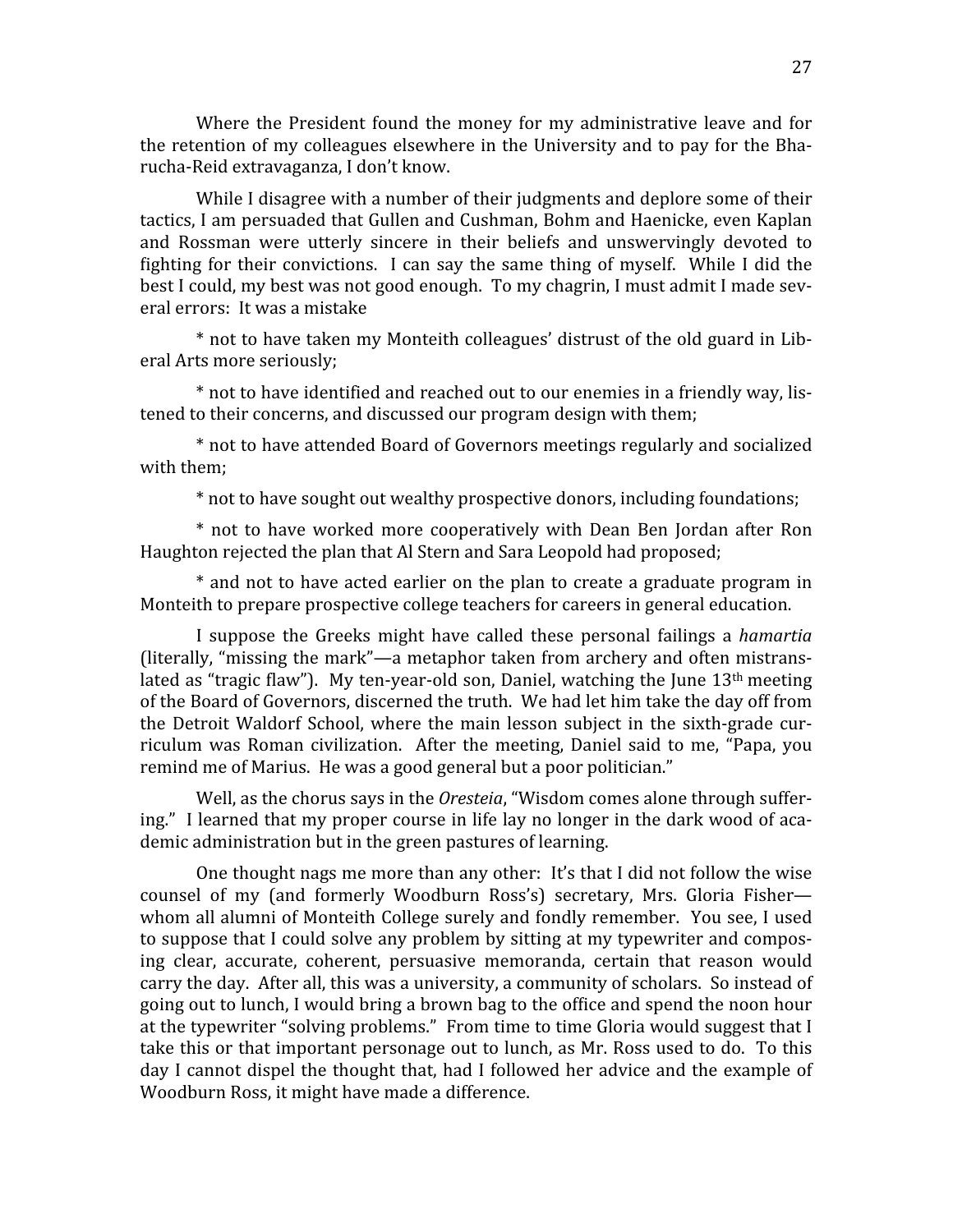Probably the best thing I ever did in 1976 was to encourage Gloria to take the necessary steps to qualify for a position commensurate with her remarkable intelligence, competence, experience, wisdom, and kindness. She became an academic advisor in the College of Education—the best one over there, in my opinion.

> Yates
> Hafner July
> 11,
> 2009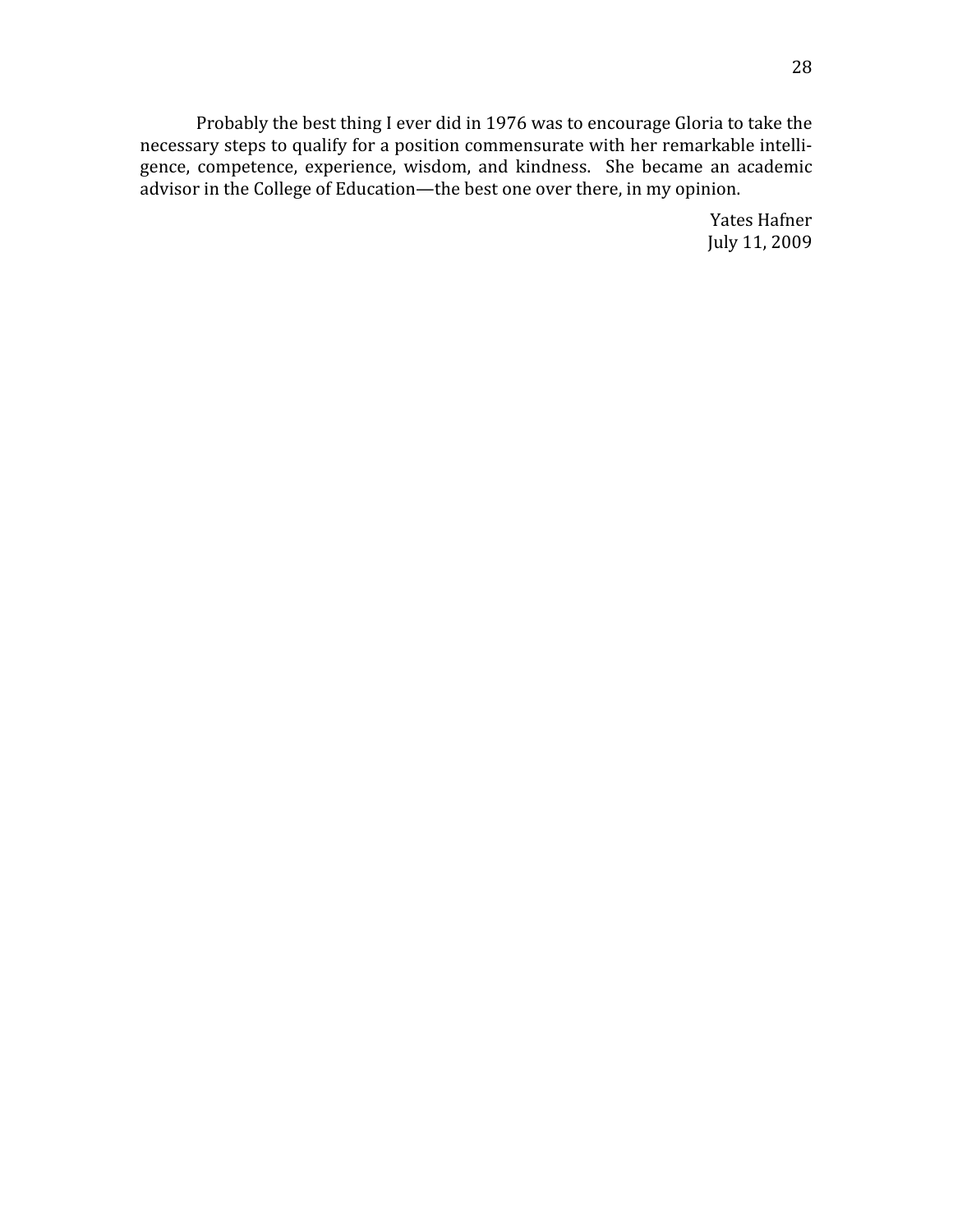# Addendum to "How It All Ended"

The following is a transcript of a first-hand report of what happened at the meeting of
the
University
Council
on
November
12,
1975,
written
by
a
Monteith
alumna
and professional
journalist
who
was
then
a
columnist
for
the *Detroit
Free
Press.*—YH

MEMO November 13, 1975

TO: Yates
Hafner

FROM: Sandra
Bunnell

RE: University Council meeting on Nov. 12, 1975

I'd like to give my impressions of both what was said and what I saw as the psychological
 climate
 of
 this
meeting,
 since
 I
 feel
what
was
 not
 spoken
is
in
 some ways more important. Anyone who did not attend both meetings (Nov. 5 and 12) would not be aware of the dramatic difference in the atmosphere. I'll try to give my perceptions
of
what
transpired
in
chronological
order.

First, I feel that George Gullen's 15-minute report on the Budget Task Force at the beginning had the net effect of informing the Council members that they had a task to do and they had better do it. This would fit in with the apparent impatience of the group to get down to the business at hand, calling the question, cutting off debate, etc. Almost nothing was said in defense of Monteith this time, in direct contrast
to
the
Nov.
5
meeting.

Bernice Kaplan got up to introduce the report on the ad hoc committee's findings on the "quality" of the Monteith program, after Sol Rossman said she would do so in response to questions raised last week on this subject. There followed a thirty- or forty-minute report, before and after which Rossman said the decision to close
Monteith
had
nothing
to
do
with
"quality."

I
was
puzzled
by
this
seeming
con‐ tradiction.

Kaplan
 read
 three
 statements
 of
 purpose
 from
 the
 Weekend
 Studies
 pro‐ gram,
Liberal
Arts,
and
Monteith.

All
sounded
remarkably
similar.

She
then
spoke to Monteith's claims of uniqueness: In small class size, there was no real duplication; in team-teaching there was some duplication; and in the integrated and crossdisciplinary approach there was definite duplication, although course content was not
identical.

Rossman
gave
a
rundown
of
Liberal
Arts
cross‐disciplinary
courses, mentioning two graduate courses and co-major studies in Black Studies, environment, etc. (I was struck by lack of mention at any time that Monteith pre-dated many of these courses and was indeed the inspiration for them. It was only under prodding
from
Martin
Herman
that
Rossman
admitted
Monteith
had
been
the
model for
the
Weekend
Studies
program.)

He
failed
to
explain
the
difference
between
the integrated, sequential nature of the Monteith curriculum and scattered crossdisciplinary courses in Liberal Arts. He also failed to mention that some of the departments teaching those courses, notably Humanities, are also undergoing tremen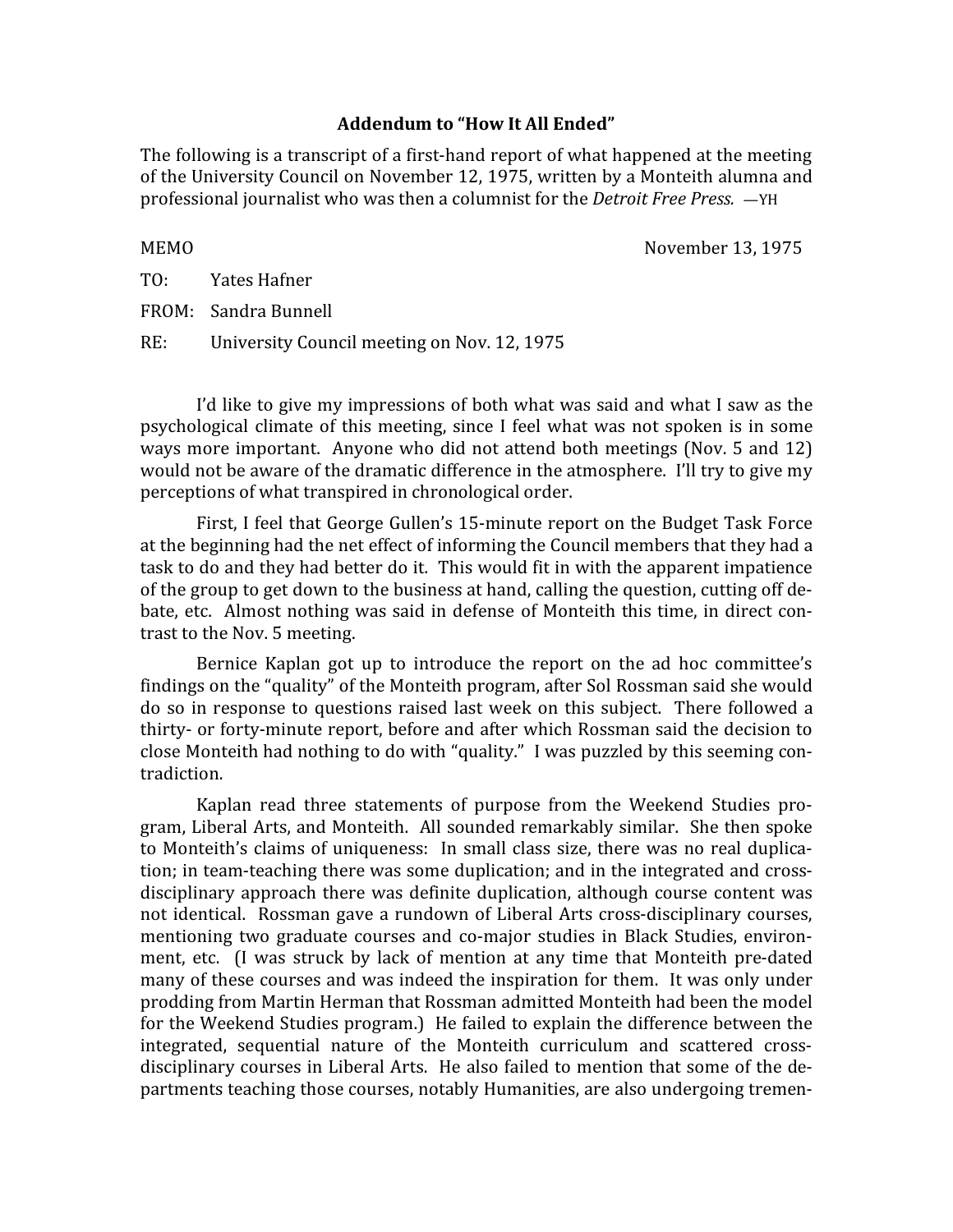dous
cuts.

I
personally
 feel
that
interdisciplinary
education
at
Wayne
will
die
with Monteith. At any rate, Rossman and Kaplan were trying to convince the Council members that this type of education would continue in other programs if Monteith were
phased
out.

Kaplan then zeroed in on students, saying that students in Liberal Arts and Monteith were virtually the same in their goals and abilities. She said it was strange, considered
in
the
light
of
Monteith's
"national
reputation,"
that
only
2%
of
Monteith students came from outside the tri-county area. She gave no comparable statistics for the other colleges. She said the attrition rate was 50% between the freshman and sophomore years, and that only 10% of incoming students complete their studies in Monteith. (Rossman admitted under questioning that this figure was 25% for Liberal Arts. Herman pointed out that many students who entered Monteith took their degrees in the professional schools in which they were simultaneously enrolled. These students would not then have "Monteith" degrees.)

Rossman said that Monteith had started special programs for law and social work students, and that these failed and were phased out. Herman pointed out that the
 law
 program
 left
 something
 to
 be
 desired;
 however,
 the
 social
 work
 program was successful and was incorporated into the School of Social Work as a result. Again,
no
comparable
statistics
were
given
for
Liberal
Arts
or
the
College
of
Lifelong Learning experimental programs. Kaplan said: "We wondered why, if the program were so great, it had so little appeal to students."

Rossman said, as he had said the week before, that Monteith had had little impact on the rest of the University. This is in direct contradiction to just the few things mentioned in this meeting—namely, that Weekend Studies was based on the Monteith model, that Social Work had incorporated a program begun in Monteith, that several of the cross-disciplinary courses mentioned in Liberal Arts were inspired by Monteith courses. It also contradicts those instructors in other colleges who have praised Monteith students in their classes.

Rossman gave a report on the Monteith faculty that could be called at attack. He said 40% of the Monteith faculty do not hold the doctorate, that they were not very involved in "research and scholarly activities," and that they had a poor record on publications. He listed the publications Monteith faculty members have had recently,
implying
 they
were
not
competent
instructors
because
of
 this
 (not
actually saying so). Then, a little later on, he made the puzzling statement that "Monteith faculty, if inducted into other University programs, could only serve to strengthen these programs." I was reminded of a statement made the week before by a professor from Liberal Arts who said that employing Monteith instructors in other programs
might
be
like
"spreading
the
disease."

Kaplan went further. When questioned about the aspersions cast on the Monteith faculty, she said: "Well, I didn't want to get personal but since you asked I'll tell vou." She said that last vear, while she was going over tenure papers from Liberal
Arts
and
Monteith
instructors,
the
difference
in
their
appearance
"made
her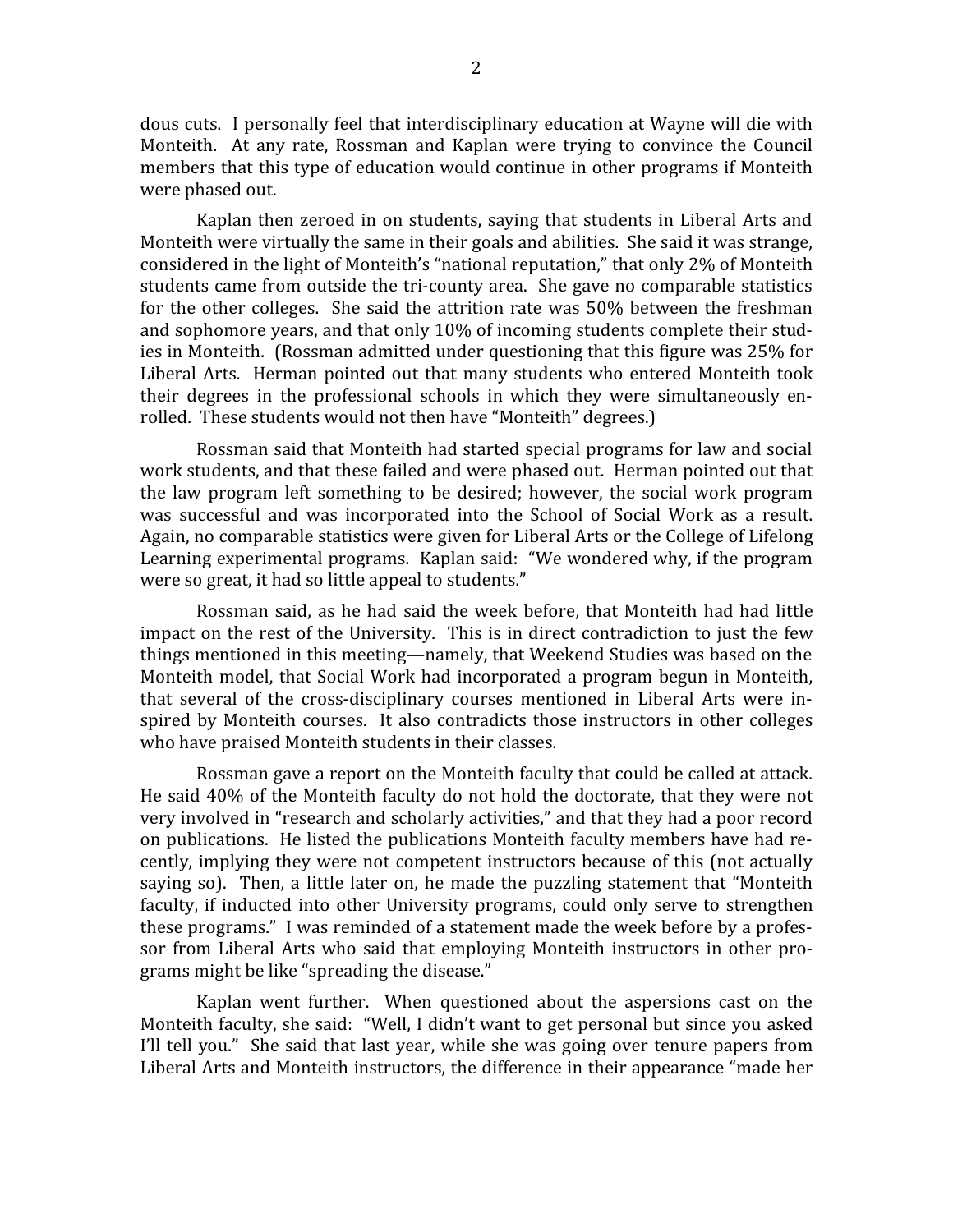cry.
.
.
.

There
are
people
who
have
been
promoted
to
full
professor
in
Monteith
that couldn't
make
instructor
in
Liberal
Arts."

When questioned about publications of Liberal Arts professors, Rossman said he had no hard data on this but "every other day or so some colleague was discussing
something
he
had
just
published."

Rossman
also
 reported
 that
Monteith
 students
 received
 consistently
 higher grades
than
Liberal
Arts
students,
but
did
not
attribute
this
to
superior
ability.

The implication was that it was easier to get high grades in Monteith. He gave breakdowns for the last several years in each grade category. Herman pointed out that in a study he had done a few years ago, Monteith students who got high grades in Monteith courses got even higher grades in their non-Monteith courses. (This, incidentally, was borne out in my own experience. I got straight A's in Liberal Arts but not always
in
Monteith
classes.)

Rossman
then
said
that
graduates
of
Monteith
"did
not demonstrate
any
particular
professional
achievement"
in
comparison
to
Liberal
Arts grads,
but
could
not
offer
statistics
to
back
this
up.

He
said
instead
that
graduates
of Liberal Arts had also gone on to become lawyers, "real lawyers," and doctors, etc. Did he mean as opposed to bogus lawyers? The implications were very insulting.

Again, no other programs were examined for achievements of the students or alumni, the professional activities of the faculty, and so forth. Rossman said: "Monteith is not a poor program.... It is adequate. It should not be questioned on the basis of quality." (I frankly don't understand the import of this sequence of statements.)

He
also
said
something
in
direct
contradiction
to
a
statement
made
last
week about retaining the valuable programs of Monteith in other parts of the University. This week he said these programs could not easily be preserved in other colleges. (I have felt this way all along, but that was not the ad hoc committee's original contention.)

He
said
there
would
also
be
a
problem
with
graduate
school
requirements
in transferring
Monteith
courses
to
other
parts
of
the
University.

After
this
"discussion,"
in
which
Haenicke
said
he
didn't
feel
anything
further could
 be
 said
 by
 Monteith
 in
 response
 to
 these
 charges
 (Martin
 Herman
 having asked
 for
a
written
list
of
charges
so
that
Monteith
could
respond
to
them—his
re‐ quest
was
ignored),
the
University
Council
got
on
with
the
business
of
voting
down the
 Herman
 substitute
 motion
 (which,
 incidentally,
 provides
 as
 much
 of
 a
 mecha‐ nism
 for
 saving
 the
 University
 money
 as
 does
 the
 proposed
 phase‐out),
 voting
 in two
 proposed
 amendments,
 and
 passing
 the
 main
 motion
 endorsing
 the
 ad
 hoc committee report. I remember feeling stunned throughout that the University Council members could accept such a report on Monteith's "quality" without question. It was so heavily slanted and actually false in important areas that I was shocked to be hearing what I was hearing. At one point I said, almost uncontrollably, "They're all sheep today." I was sickened by what I considered a dramatic turnaround
from
last
week,
which
resulted
in
a
massive
display
of
cowardice.

Those
are my
feelings
about
what
took
place.

/signed,
Sandra
Bunnell/